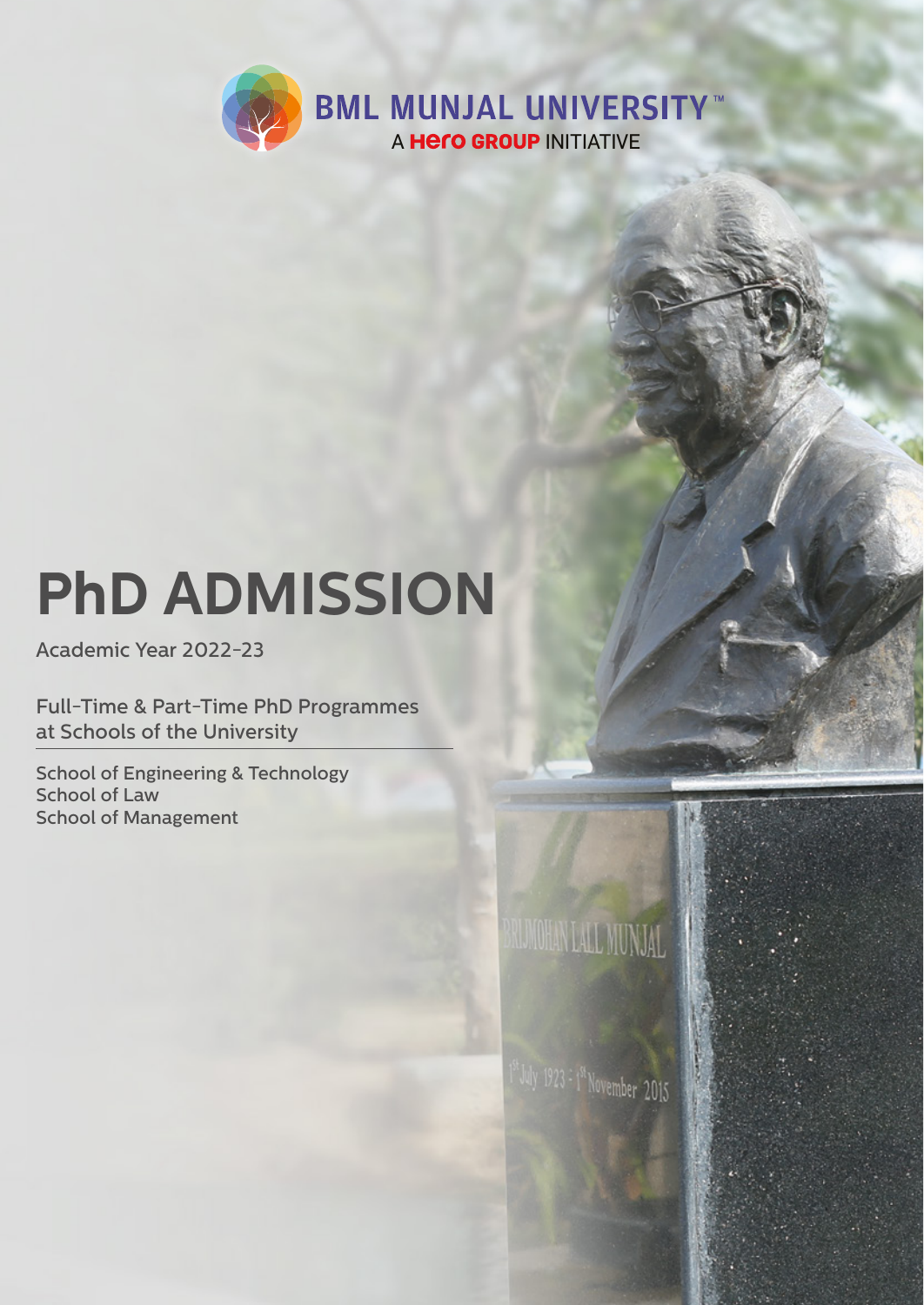## **About BMU**

Named after the Chairman and Founder of the Hero Group, Dr. Brijmohan Lall Munjal, BML Munjal University (BMU) is a statutory not-for-profit University established in 2014 under the Haryana State University Act 2006 and recognized under section 2(f) of the UGC Act. The University is engaged in creating, preserving and imparting internationally benchmarked knowledge and skills to a diverse community of students worldwide. The university is mentored by Imperial College London and aims to nurture ethical leaders who are skilled, knowledgeable, and have the life skills needed to lead organizations to success.

BMU seeks to transform higher education in India by creating a world-class and innovative teaching, learning, and research environment. The university offers undergraduate, post-graduate, and doctoral programmes in various areas of Engineering and Technology, Business Management, Innovation and Entrepreneurship, Legal Studies, Languages, Literature, and Liberal Arts through its constituent schools and institutes.

Some of the milestones that BMU has achieved are:

- BMU was dedicated to the Nation by the then President of India
- Recognition by Department of Science & Technology as a research active institute
- Recognition by Niti Aayog as a valuable partner of 'samavesh'
- Establishment of Atal Community Innovation Centre by the Niti Aayog
- All India Rank 41 under Management Category by NIRF Ranking 2020, Ministry of Education

With strong industry sponsored research laboratories, state of the art incubation centre, excellent research infrastructure, industries & research collaboration with organizations both within and outside India and highly qualified faculty, the BMU aspires to transform the society through applied, practical and translation research leading to prototypes and product development, technology transfers and spin-off companies. The specific focus is on:

- a. Key challenges faced by communities which have high impact such as climate change, power, transport, food, manufacturing, access to health and education
- b. Adopting a life cycle approach from inspiration to implementation of path breaking ideas
- c. Integrating research insights from multiple disciplines to create practical solutions and sustainable development

BMU has partnered with various government research and government organizations such as National Physical Laboratory, Indian Space Research Organization, Central Institute of Plastic Engineering and Technology, Data Security Council of India and many more. In addition, BMU has partnered with several Industries and International Universities towards academic excellence. Some of them are Microsoft, KPMG, Luthra and Luthra Partners, Hero group of companies, Bergen group of companies, UC Berkeley, Purdue North West university, Carleton University, University of Warwick, Purdue Northwest University, Birmingham City University, Aston University, Loughborough University, London School of Economics and Commerce and Fraunhofer Institutes.

At BMU, besides conventional workshops and laboratories in various disciplines, we are equipped with the following,

- i) Siemens Centre of Excellence in Automation, Robotics and Mechatronics
- ii) Shell Learning Centre in Tribology and Lubricants
- iii) Hero Manufacturing Engineering Centre including Additive Manufacturing facilities
- iv) Centre for Advance Materials and Devices
- v) High Performance Computing facilities
- vi) Centre for Inclusive Innovation
- vii) Centre for Financial Market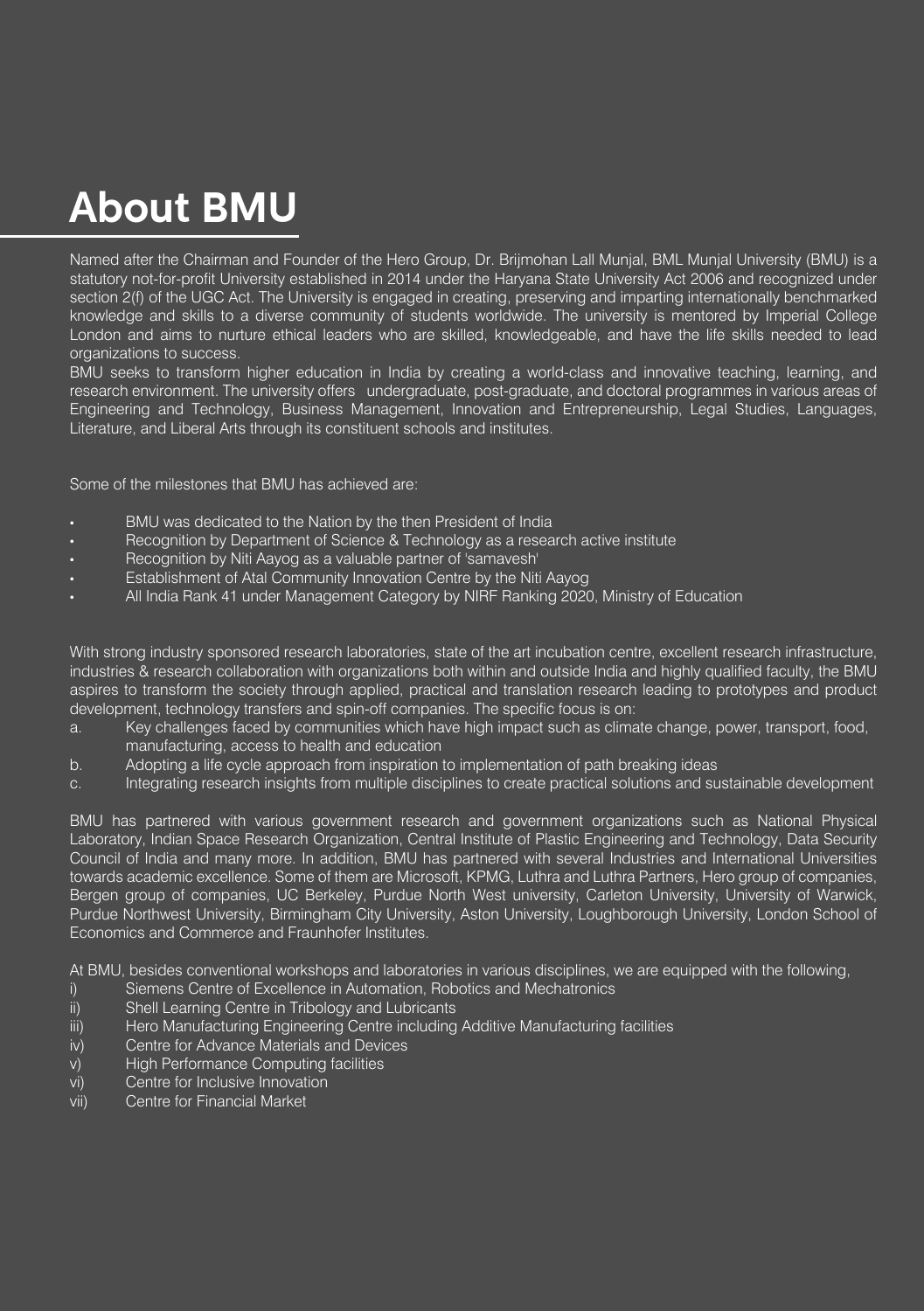#### Welcome note by Associate Dean - Doctoral Programmes

"BML Munjal University offers Doctoral Programmes in various constitute schools and institutes. The University is firmly committed to striving towards excellence in the respective domains of research and teaching. A critical component towards fostering a vibrant research ecosystem are high-quality doctoral programme(s). Towards this objective, BMU's doctoral programmes have been carefully designed to provide the required foundations for a research-intensive career in the respective specializations. The active collaborations of BMU with industries and Universities of International repute, add substantial value to the Doctoral Research at the University. We extend a warm welcome to the fresh batch of Doctoral students. We are certain that you will find it exciting and fulfilling, as you embark on this exploratory journey and achievements in the domain you choose to work in."



**Prof. (Dr.) A. K. Prasada Rao** Professor & Associate Dean Doctoral Programmes

#### About the Schools

#### a. School of Engineering & Technology (SoET) i. About SoET

The School of Engineering & Technology (SOET) at BMU came into existence in 2014 with a goal of realising the vision and mission of the university. From the days of its inception, the School has been an integral part of the educational strategy of university with focus on experiential learning and cutting-edge interdisciplinary research. In this regard, the Ph.D. programme has been envisioned keeping in view the emerging needs of industry and society. Over a short span of time, SOET has developed world class infrastructure and laboratory facilities required for conducting innovative research work. The faculty members at SOET have rich research experience and are well equipped to guide students and conduct novel experiments and simulations. The School also lays strong emphasis on undergraduate research. The scope for undergraduate students and postgraduate research scholars working together on research projects presents a unique opportunity for collaborative effort and output. The School has active MOUs with well-reputed international universities which shall be beneficial for Ph.D. research scholars. These MOUs are intended to enhance the quality of the Doctoral Research through joint supervision, utilization of research infrastructure and student exchange. The School in addition to the already existing international collaborations, also has collaborated with industry leaders which helps the university students to develop expertise in their chosen areas.

#### ii. Welcome note by the Dean- School of Engineering & Technology

"Central to the vision and mission of SOET is to produce enlightened and ethical global citizens. This is sought to be achieved through excellence in teaching, promoting learning, research, and the pursuit of innovation. During the previous academic year, we also had 2 industry professionals who joined the Ph.D. program. We welcome all Ph.D. aspirants, who are willing to excel in their chosen field of interest, to join and take advantage of the state-of-the-art laboratories and research excellence centres on the campus, ably supported by experienced and enthusiastic faculty members. We at the school provide an environment which is very conducive to follow your intellectual pursuits, with multiple avenues to fulfil your thirst for enquiry and research. With sustained guidance available for writing quality research projects and articles, availability of quality research databases, you will find the best repository of resources in our library. We believe in an interdisciplinary approach by promoting technical, management and liberal education as the central intellectual thrusts and as the foundation for lifelong learning, and sincerely look forward to helping you achieve your best in your doctoral work. Once again, we wholeheartedly look forward to welcoming you to the serene and environmentally friendly surrounding of our campus."



**Prof. (Dr.) Anirban Chakraborti** Dean School of Engineering & Technology (SOET)

#### iii. Centres of Excellence (COE)

The university continuously strives to promote world-class research activities at their in-house research facilities. The purpose of these facilities is to create opportunities for students to carry out important simulations, experiments, and characterizations within the campus. The centres of excellence hosted by the University cater to the needs of cutting-edge research. Details of COE are provided in Annexure-E.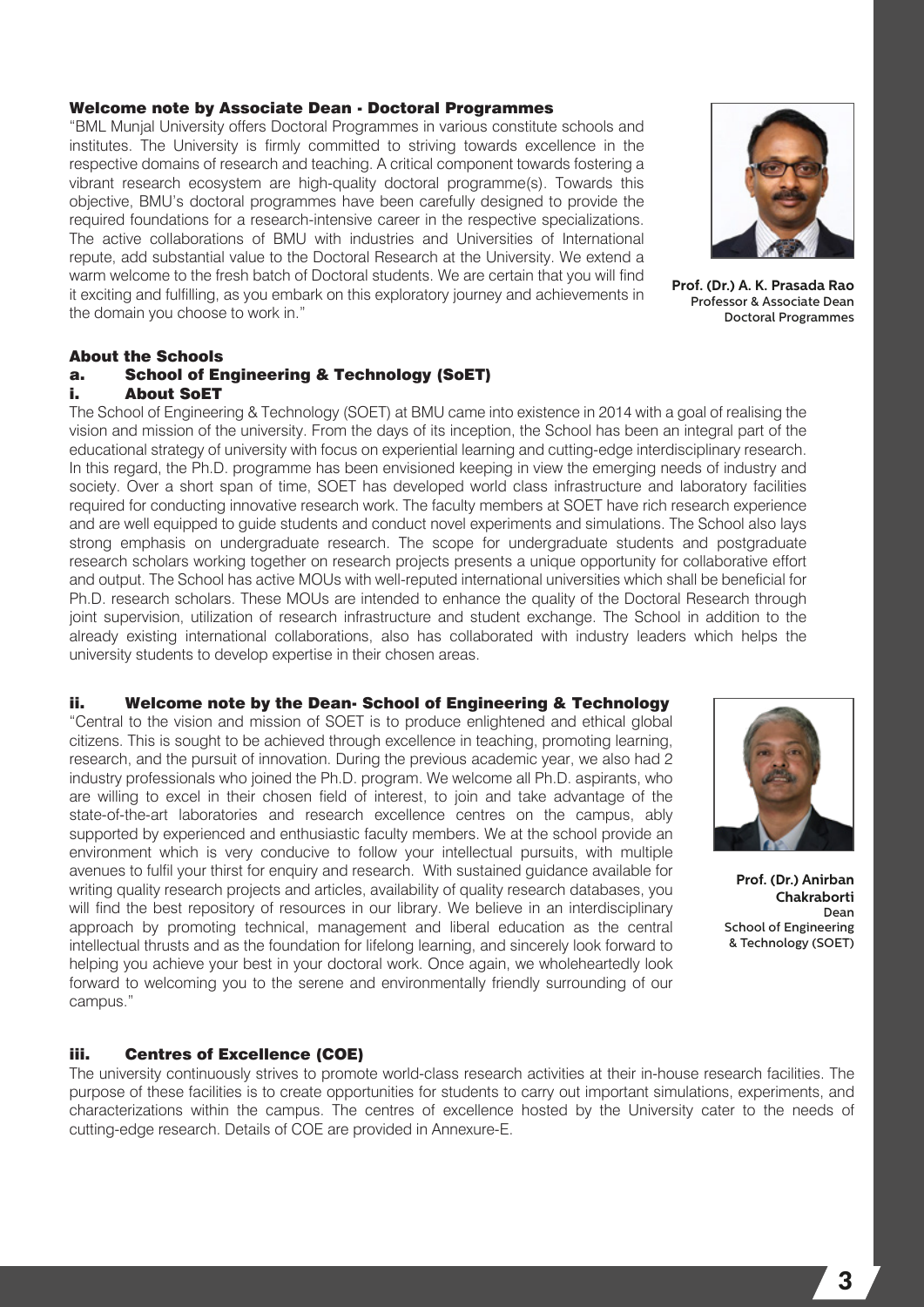#### iii. Faculty details and research areas

| <b>Name of the Faculty</b>                                                                                                                                                                                            | <b>Designation</b>                                                                                                                                                   | <b>PostDoc Experience</b>                                                                    | <b>Research Areas</b>                                                                                                                                                                                                                                                                                                                            |
|-----------------------------------------------------------------------------------------------------------------------------------------------------------------------------------------------------------------------|----------------------------------------------------------------------------------------------------------------------------------------------------------------------|----------------------------------------------------------------------------------------------|--------------------------------------------------------------------------------------------------------------------------------------------------------------------------------------------------------------------------------------------------------------------------------------------------------------------------------------------------|
| Prof. (Dr.) Anirban<br>Chakraborti-PhD-Saha<br><b>Institute of Nuclear</b><br>Physics (Jadavpur<br>University); Habilita-<br>tion à diriger des<br>recherches<br>(HDR)-Université<br>Pierre et Marie Curie,<br>France | Professor, Dean<br>(SoET, Research)                                                                                                                                  | Brookhaven National Laborato-<br>ry, USA; Helsinki University of<br>Technology, Finland      | Statistical Physics; Econophysics;<br>Sociophysics; Complex Systems;<br>Data Science; Nanomaterials                                                                                                                                                                                                                                              |
| Prof. (Dr.) A. K.<br>Prasada Rao, PhD<br><b>IIT Kharagpur</b>                                                                                                                                                         | Professor & Associate<br>Dean-Doctoral<br>Programmes<br>(Expert member of<br><b>Technical Sciences</b><br>Committee, Czech<br>Science Foundation,<br>Czech Republic) | POSTECH (South Korea);<br>CNAQ (Qatar); Brunel University<br>(UK); University of Oxford (UK) | Artificial Intelligence in Materials<br>Science; Alloy design; Aluminium<br>and Magnesium alloys; High-entropy<br>alloys; Casting and Solidification;<br><b>Physical Metallurgy</b>                                                                                                                                                              |
| Dr. Abhimanyu Singh<br>Rana, PhD University<br>of Pune                                                                                                                                                                | Associate Professor                                                                                                                                                  | National University of Singapore<br>(Singapore); University of<br>Twente (Netherlands)       | Spintronics, Neuromorphic Devices,<br>Oxide Electronics, Li-Ion Batteries;<br><b>Transparent Electronics</b>                                                                                                                                                                                                                                     |
| Dr. Arpit Bhardwaj<br>PhD - IIT Indore                                                                                                                                                                                | Associate Professor                                                                                                                                                  |                                                                                              | Genetic Programming, EEG<br>Signal Classification, Evolutionary<br>Computation                                                                                                                                                                                                                                                                   |
| Dr. Ajay Kumar Sood,<br>PhD IIT Delhi                                                                                                                                                                                 | <b>Assistant Professor</b>                                                                                                                                           |                                                                                              | Fluid Mechanics (Turbulent flows,<br>drag reduction, fluid vibrations, LES,<br>DNS)                                                                                                                                                                                                                                                              |
| Dr. Akhlaq Husain,<br><b>PhD IIT Kanpur</b>                                                                                                                                                                           | Associate Professor                                                                                                                                                  |                                                                                              | Partial Differential Equations,<br>Numerical Analysis, Parallel<br>Computing                                                                                                                                                                                                                                                                     |
| Dr. Amarnath<br>Bheemaraju, PhD<br><b>UMass Amherst (USA)</b>                                                                                                                                                         | Associate Professor                                                                                                                                                  | Washington State University<br>(USA)                                                         | Organic electronics-Organic Solar<br>cells and Organic Field effect<br>transistors, Inorganic solar cells-<br>CZTS based solar cells, Solar energy<br>harvesting concentrators, Organo-<br>metallics, Nano-inorganic materials<br>for photocatalysis, Materials for<br>remediation of air and water, Photo<br>physics of semiconductor materials |
| Dr. Amiya Kumar Dash,<br><b>PhD NIT Rourkela</b>                                                                                                                                                                      | Associate Professor                                                                                                                                                  | $\overline{\phantom{a}}$                                                                     | Mechanical Vibration, Industrial<br>Safety Engineering                                                                                                                                                                                                                                                                                           |
| Dr. Anubhav Agrawal,<br><b>PhD IIT Roorkee</b>                                                                                                                                                                        | <b>Assistant Professor</b>                                                                                                                                           | $\qquad \qquad -$                                                                            | Power Electronic Controlled Induction<br>Motor                                                                                                                                                                                                                                                                                                   |
| Dr. Arijit Maitra, PhD<br>Westfälische<br>Wilhelms Universität<br>(Germany)                                                                                                                                           | <b>Assistant Professor</b>                                                                                                                                           | University of California-San<br>Diego (USA); SUNY-Stony<br>Brook, (USA)                      | Theory and simulation of<br>materials - metals and polymers - at<br>Nano and micro scales, Prediction of<br>structure-property relations;<br>Modelling of batteries and<br>electrolytes; Methods - classical<br>MD, Monte Carlo, Statistical Physics,<br>Machine Learning                                                                        |

4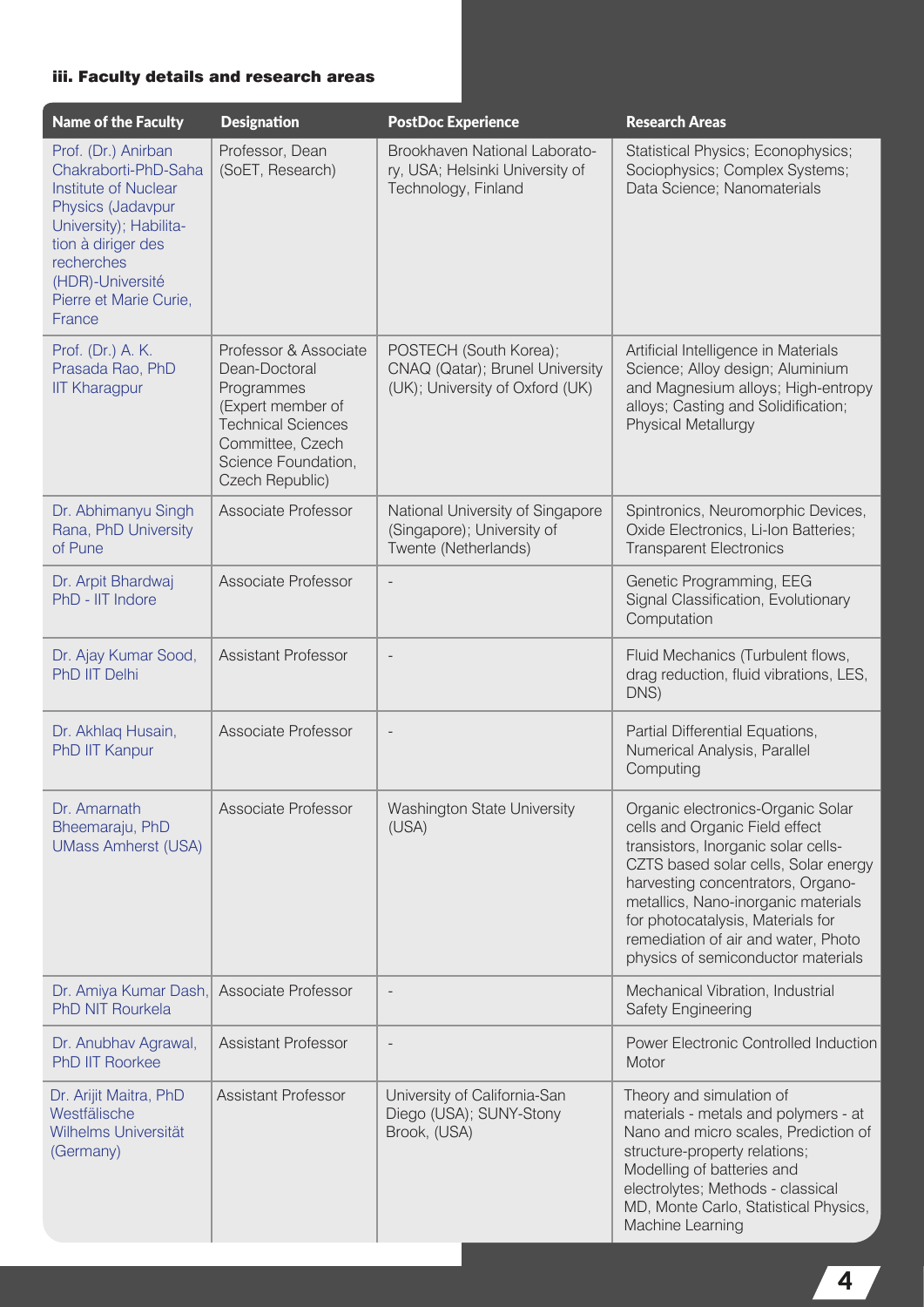| <b>Name of the Faculty</b>                                             | <b>Designation</b>             | <b>PostDoc Experience</b>                                                                 | <b>Research Areas</b>                                                                                                                                                                                        |
|------------------------------------------------------------------------|--------------------------------|-------------------------------------------------------------------------------------------|--------------------------------------------------------------------------------------------------------------------------------------------------------------------------------------------------------------|
| Dr. Ashok Kumar<br>Suhag, PhD Gautam<br><b>Budhha University</b>       | Associate Professor            |                                                                                           | VLSI Test, Low Power Design and<br>Test                                                                                                                                                                      |
| Dr. Devanjali Relan,<br>PhD University of<br>Edinburgh                 | <b>Assistant Professor</b>     | $\overline{a}$                                                                            | Image Processing, Applied Machine<br>Learning                                                                                                                                                                |
| Dr. Harish Puppala,<br><b>PhD BITS Pilani</b>                          | <b>Assistant Professor</b>     | $\overline{\phantom{a}}$                                                                  | Shallow Geothermal Systems, GIS in<br>Urban planning                                                                                                                                                         |
| Dr. Hridesh Pharasi,<br>PhD IIT Kharagpur                              | <b>Assistant Professor</b>     | University of Duisburg-Essen,<br>Germany; Instituto de Ciencias,<br>Fisicas, UNAM, Mexico | $\overline{\phantom{a}}$                                                                                                                                                                                     |
| Dr. Kiran Khatter, PhD<br><b>Himachal Pradesh</b><br><b>University</b> | Associate Professor            | $\overline{\phantom{a}}$                                                                  | Non-Functional Requirements,<br>Applications of Fuzzy Logic in<br>MADM, Optimization and image<br>processing                                                                                                 |
| Dr. Kiran Sharma, PhD<br>Jawaharlal Nehru<br>University, Delhi         | <b>Assistant Professor</b>     | Northwestern University (USA)                                                             | Computational Finance, Computa-<br>tional Social Science, Informetrics<br>and Bibliometrics                                                                                                                  |
| Dr. Maheswar<br>Dwivedy, PhD<br><b>BITS Pilani</b>                     | Associate Professor            | $\overline{\phantom{a}}$                                                                  | Sustainable Machining, New and<br>Improved Coatings, Cutting Tool<br>Design and Dye-less Incremental<br>Forming                                                                                              |
| Prof. (Dr.) Manoj K.<br>Arora, PhD Swansea<br>University (UK)          | Professor & Vice<br>Chancellor | Syracuse University (USA)                                                                 | Digital Remote Sensing and GIS<br>applications, Machine Learning for<br>Information Extraction from Satellite<br>Data, Geospatial Tools for Disaster<br>Studies.                                             |
| Dr. N. Ch. Kaushik,<br>PhD NIT Warangal                                | <b>Assistant Professor</b>     |                                                                                           | Tribology, Materials Processing and<br>Characterization, Macro-, Micro-,<br>Nano- Mechanical behaviour of<br><b>Materials</b>                                                                                |
| Dr. Neeraj Sharma,<br>PhD Gautam Buddha<br><b>University</b>           | <b>Assistant Professor</b>     | $\qquad \qquad -$                                                                         | Finite Element Modelling and<br>Analysis of Composite,<br>Experimental Characterization<br>of Thermo-Mechanical, Thermal<br>or Mechanical Behaviour of<br>Composites                                         |
| Dr. Nirupama M P,<br><b>PhD Jain University</b>                        | <b>Assistant Professor</b>     | $\overline{a}$                                                                            | Vacuum Nanoelectronics Devices<br>(Growth and Study of nanocarbon<br>based materials for various<br>nanoelectronics applications),<br><b>VLSI Systems Design using</b><br>Hardware Design Language, Verilog. |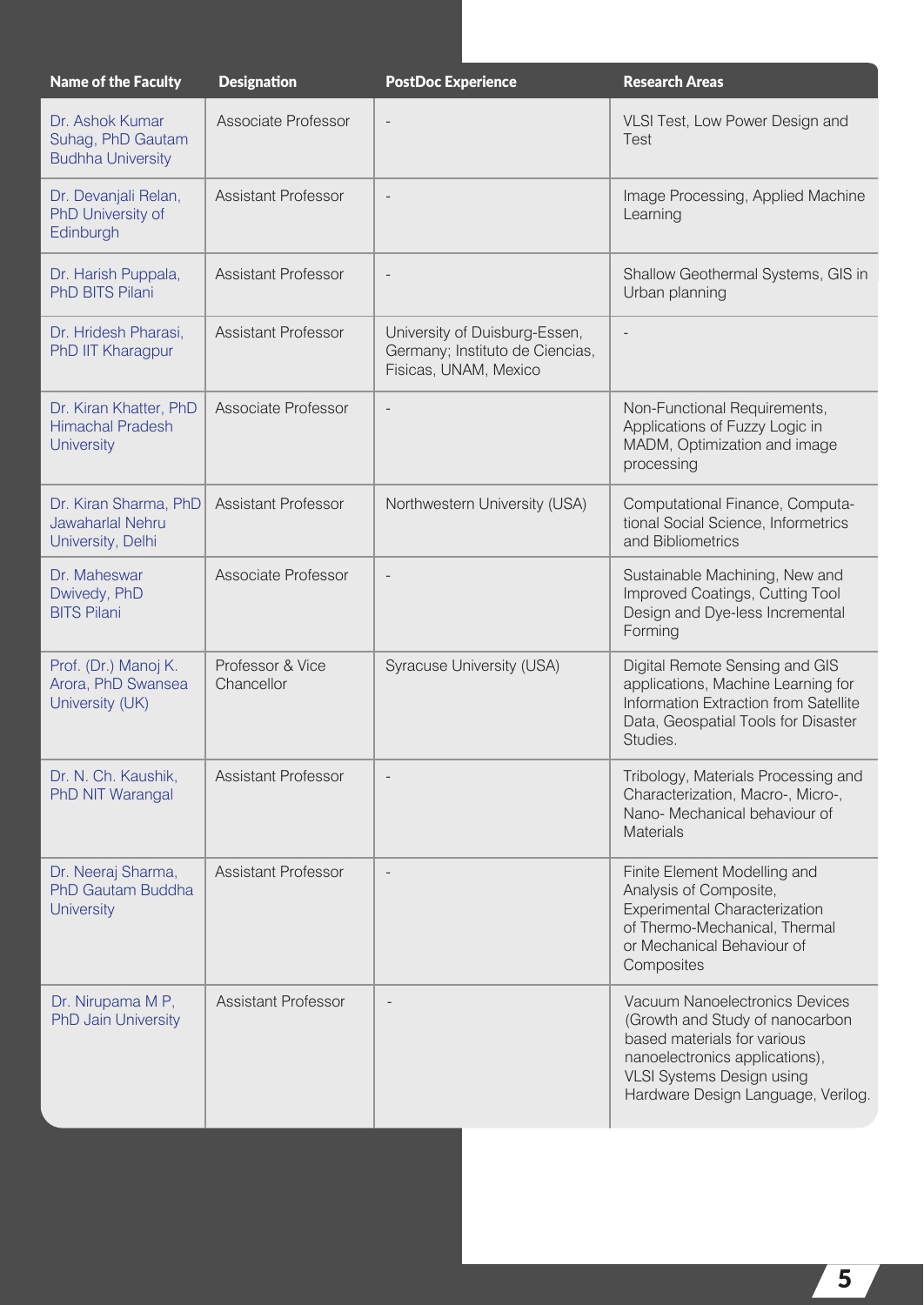| <b>Name of the Faculty</b>                                                                  | <b>Designation</b>                                                       | <b>PostDoc Experience</b>                                                                                                                                                                                    | <b>Research Areas</b>                                                                                                                                                                                   |
|---------------------------------------------------------------------------------------------|--------------------------------------------------------------------------|--------------------------------------------------------------------------------------------------------------------------------------------------------------------------------------------------------------|---------------------------------------------------------------------------------------------------------------------------------------------------------------------------------------------------------|
| Dr. Pradeep Arya, PhD<br><b>Anna University</b>                                             | <b>Assistant Professor</b>                                               | $\overline{\phantom{a}}$                                                                                                                                                                                     | Cloud Computing, Cloud Security,<br><b>Network Security</b>                                                                                                                                             |
| Dr. Rajesh Yadav,<br><b>PhD Mewar University</b>                                            | <b>Assistant Professor</b>                                               |                                                                                                                                                                                                              | Cyber Security, Botnets, Malware,<br>IOT Security, 5G Networks,<br>Authentication & Network Slicing                                                                                                     |
| Dr. Rajiv Dey, PhD<br><b>IIITDM Jabalpur</b>                                                | <b>Assistant Professor</b>                                               |                                                                                                                                                                                                              | Embedded system, IoT and control                                                                                                                                                                        |
| Dr. Ranbir Singh, PhD<br><b>DCRUST Murthal</b>                                              | <b>Assistant Professor</b>                                               | $\overline{\phantom{a}}$                                                                                                                                                                                     | Mechatronics & Automation,<br>Flexible Manufacturing Design,<br>Industrial Engineering &<br>Manufacturing, Instrumentation                                                                              |
| Dr. Ranjib Banerjee,<br>PhD Jadavpur<br><b>University</b>                                   | Assistant Professor                                                      | $\overline{\phantom{a}}$                                                                                                                                                                                     | Nonlinear Dynamics and Chaos<br>Synchronization, Computational<br>Applied Mathematics, Complex<br>Network and Pattern Formation                                                                         |
| Dr. Rishi Asthana,<br><b>PhD IIT Roorkee</b>                                                | Associate Professor                                                      | $\overline{\phantom{a}}$                                                                                                                                                                                     | Hydrodynamic Stability,<br>Computational Fluid Dynamics,<br><b>Mathematical Modelling</b>                                                                                                               |
| Dr. Sanmitra Barman,<br><b>PhD Kansas State</b><br>University (USA)                         | Associate Professor                                                      | University of Texas (USA)                                                                                                                                                                                    | Light Induced Catalysis through<br>Nanomaterials Applicable in Water<br>Desalination, Water Purification,<br>Nano sensors for Environmental<br>Monitoring, Drug Delivery Vehicles<br>with Nanomaterials |
| Dr. Satyendr Singh,<br>PhD University of<br>Allahabad                                       | <b>Assistant Professor</b>                                               | $\overline{\phantom{a}}$                                                                                                                                                                                     | Natural Language Processing, Text<br>Analytics                                                                                                                                                          |
| Dr. Soharab Hossain<br>Shaikh, PhD<br>University of Calcutta                                | <b>Assistant Professor</b>                                               |                                                                                                                                                                                                              | Computer Vision, Image Processing,<br>Machine Learning in Computer<br><b>Vision Applications</b>                                                                                                        |
| Dr. Sambhunath<br>Bera, PhD - Institute<br>of Physics,<br>Bhubaneswar<br>(Utkal University) | Associate Professor                                                      | Japan Advanced Institute of<br>Science & Technology, Japan;<br>Atomic Energy Commission<br>(CEA), Paris-Saclay, France;<br>Northern Illinois University, USA;<br>University of California, San<br>Diego, USA | Surface & Interface Physics<br>Nanoscience<br>Magnetism & Spintronics                                                                                                                                   |
| Dr. Suchitra Rajput<br>Chauhan, PhD IIT<br><b>Delhi</b>                                     | <b>Assistant Professor</b>                                               | Ankara University (Turkey)                                                                                                                                                                                   | Superconductors, thin films,<br>Nanomaterials, Water Remediation,<br>Coating on Biomedical Devices                                                                                                      |
| Dr. Tabish Rasheed,<br><b>PhD Aligarh Muslim</b><br><b>University</b>                       | Associate Professor &<br>Faculty coordinator<br>PhD programme of<br>SoET |                                                                                                                                                                                                              | Organic Electronics, Organic Solar<br>Cells, Computational Chemistry<br>(Density Functional Theory), Quantum<br>Chemistry, Molecular Spectroscopy                                                       |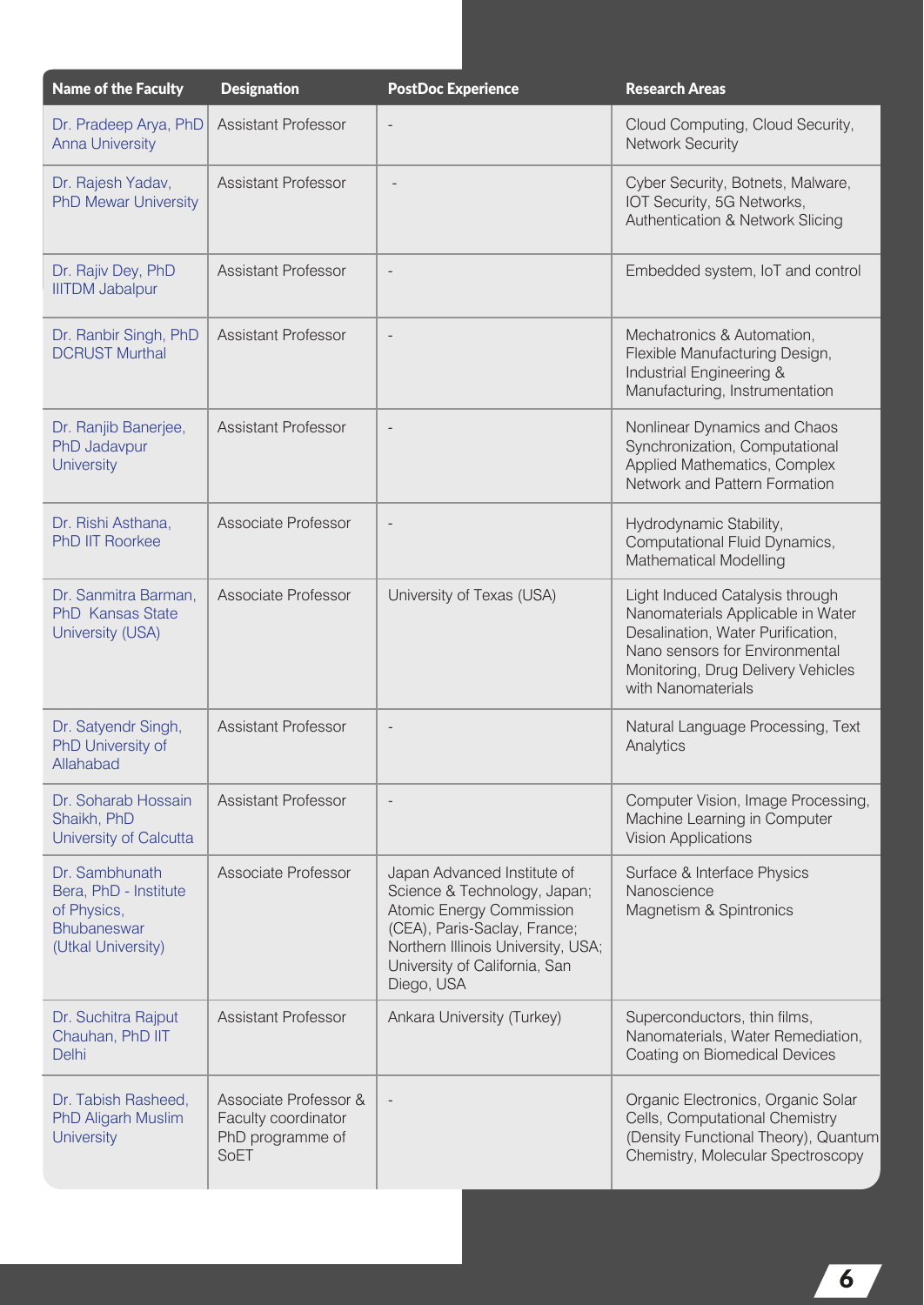| <b>Name of the Faculty</b>                                                     | <b>Designation</b>  | <b>PostDoc Experience</b>                                                                            | <b>Research Areas</b>                                                                                                                                                      |
|--------------------------------------------------------------------------------|---------------------|------------------------------------------------------------------------------------------------------|----------------------------------------------------------------------------------------------------------------------------------------------------------------------------|
| Dr. Vishal Baloria<br>PhD - Guru Nanak<br>Dev University,<br>Amritsar          | Assistant Professor | Indian Institute of Science,<br>Bangalore,<br><b>CSIR-National Physical</b><br>Laboratory, New Delhi | Thin Films, Nanomaterials, Chemi-<br>cal and Gas Sensors, Micro and<br>Nanofabrication, Sensor devices<br>and Sensor Array/Electronic Nose,                                |
| Dr. Yarramaneni<br>Sridharbabu, PhD<br>Kurukshetra<br><b>University</b>        | Associate Professor |                                                                                                      | Electrical Characterization of<br>Dielectric Materials, Synthesis and<br>Characterization of Nanocomposite<br><b>Materials</b>                                             |
| Dr. Yogesh Gupta,<br>PhD Dayalbagh<br><b>University</b>                        | Associate Professor |                                                                                                      | Information Retrieval, Data<br>Analytics, Optimization<br>Techniques, Machine Learning                                                                                     |
| Dr. Ziya Uddin, PhD<br>G. B. Pant University<br>of Agriculture &<br>Technology | Associate Professor | Université de Valenciennes et<br>du Hainaut-Cambrésis (France)                                       | Applied Mathematical<br>Modelling, Computational Fluid<br>Dynamics, Modelling of Nano<br>Fluids & Heat Transfer, Soft<br>Computing and Applied<br><b>Numerical Methods</b> |

7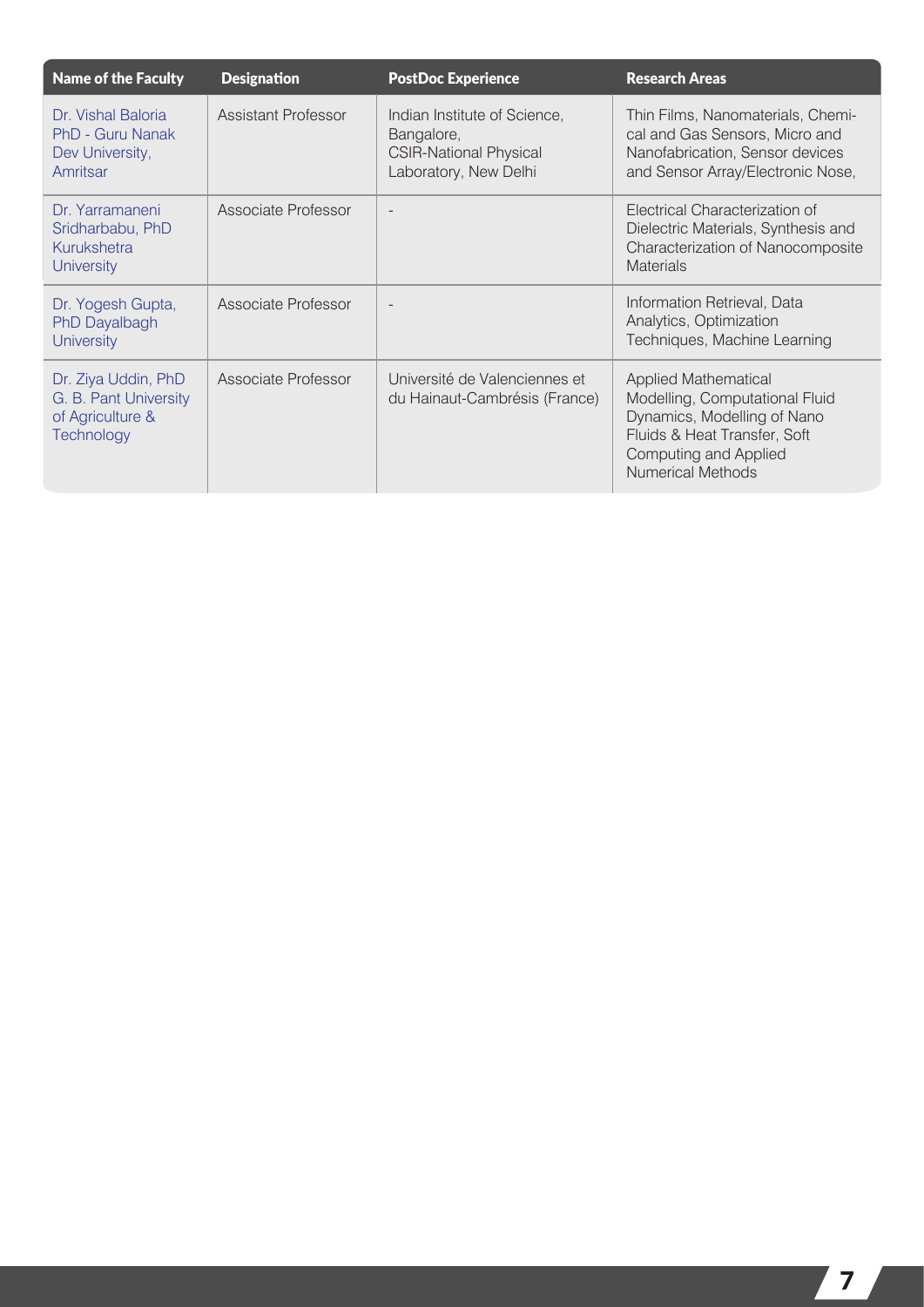#### 3(b). School of Management (SoM) i. About SOM

The School of Management has designed its PhD programme to train students, transforming them into learned, skilled, and knowledgeable academicians dedicated to the service of nation and world. The programme structure is conceptualized, keeping the experiential learning vision in mind with an interdisciplinary research approach in fundamental and applied research. Research scholars are expected to publish high impact papers in ABDC/SCI/Scopus indexed journals of high international repute and present their important results at national/international conferences to showcase their work to the society. They must be able to carry out quality research work and guide others in conducting research after completing their PhD degree. The programme envisions enhancing their ability to teach undergraduate and postgraduate students. A mandatory pre-Ph.D. course work will allow the candidates to learn and master research techniques indispensable for their research during the doctoral programme. These courses may be offered jointly with other schools in the university or international universities with which the University has MOUs. The PhD students may also get an opportunity to be supervised by eminent faculty of these universities.

The school has established a successful tradition of creating academic research centres to focus our teaching, research, and community outreach around particularly important subjects. Building on the foundational excellence of the school's curriculum, we intend to strengthen these centres in a move that we know will distinguish us from other business schools.

#### ii. Welcome note by the Dean – School of Management

"We are a young and forward-thinking University that realizes the importance of knowledge creation and research as important drivers of learning and contribution globally. We want to be at the forefront of cutting-edge research within management, humanities, and the social sciences. Our experienced, research-oriented faculty have been publishing regularly at the highest levels and have been involved in important scholarly projects across the spectrum. Our doctoral scholars have also been making waves within contemporary research areas such as Marketing/Retail management and behaviour, Financial Management, Organizational Behaviour and Leadership, Industry 4.0, Analytics and Decision Sciences, Corporate Social Responsibility, Pedagogical advances, to name a few. We are also very keen on aspiring doctoral scholars who are on the cusp of the technical and management domain and would like to contribute academically in this area."



**Prof. (Dr.) Jaskiran Arora** Dean School of Management

#### iii. Centre for Financial and Capital Markets

Centre for Financial and Capital Markets aims to facilitate and encourage research and teaching in financial markets, Investment as a life skill, Application of technology in financial services including newer technologies like Blockchain and Artificial Intelligence (AI), Entrepreneurship, an incubator for startup ideas in Financial Literacy, Financial inclusion, Fin-tech solutions and any other related areas. The Centre intends to provide financial markets laboratory to support faculty and scholars in teaching and conducting research on Financial Markets (Bloomberg terminal), provide TrakInvest.com platform for acquiring and enhancing investment skills, delivering various up-skilling courses linked to industry requirements, launch various FDPs and MDPs open to candidates beyond the Campus and constituting a board of mentors who regularly screens new business ideas and incubates the shortlisted ones until they secure funding.

#### iv. Centre for Marketing Analytics

The centre aims to offer marketing expertise in the practical application of big data and advanced analytics. We know that the most critical skills for success include the capacity to assess where an organization is, define where it wants to go, and plan for getting there. We have successfully completed research and consultancy projects with public and private organizations. We have knowledge to tackle a range of problems facing those using predictive and prescriptive analytics, including demand planning, market modelling, and so on. In addition to this, we design and deliver courses and MDP to meet industry specific needs, using interactive material that gives attendees hands-on experience. Throughout the year we host a range of events, including courses, guest speakers, conferences, conclave, it is a great way to tap into our expertise.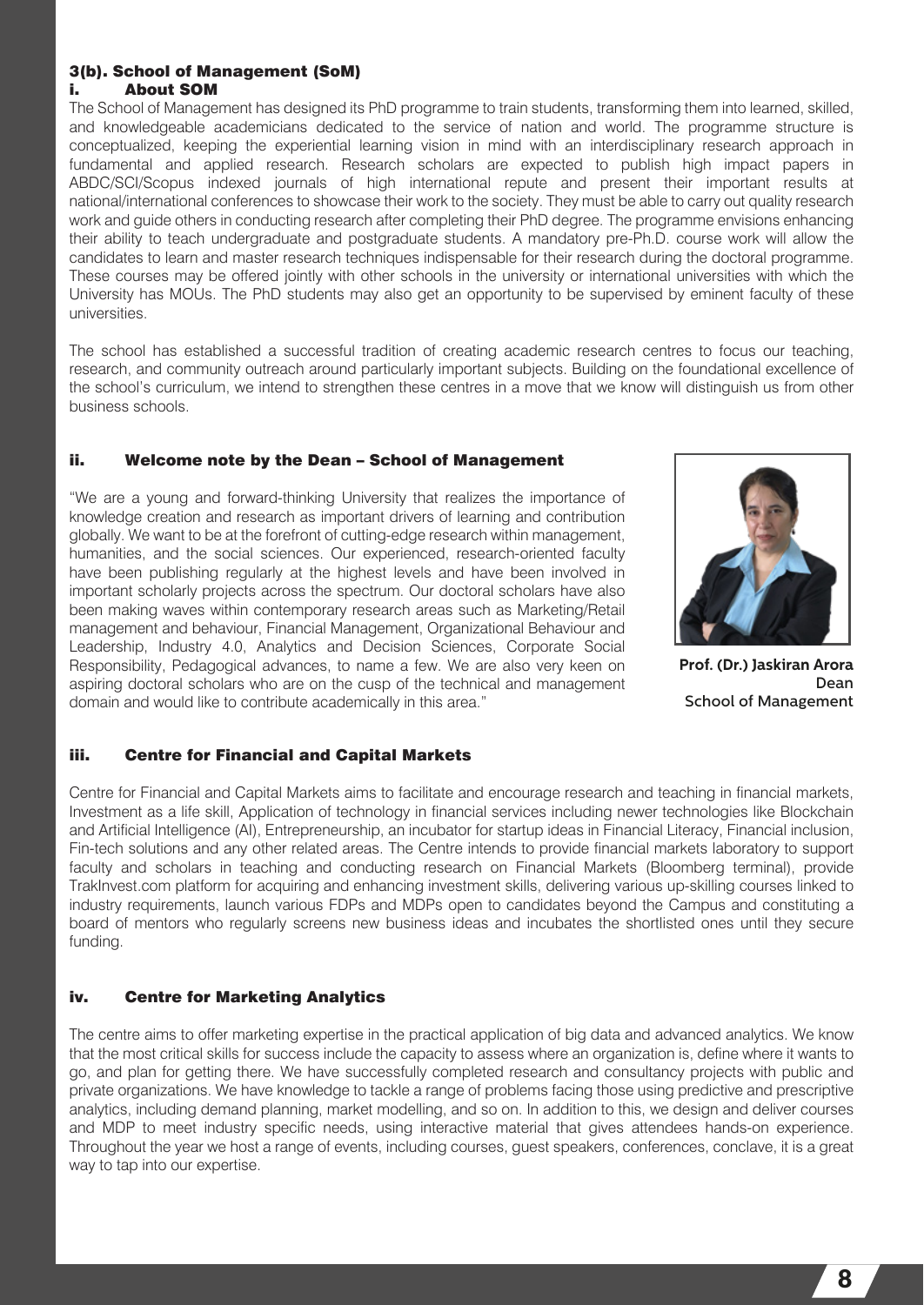#### Faculty and Research Areas

| <b>Faculty Name</b>                                                           | <b>Designation</b>         | <b>Post-Doctoral</b>                       | <b>Area of Research Interest</b>                                                                                     |
|-------------------------------------------------------------------------------|----------------------------|--------------------------------------------|----------------------------------------------------------------------------------------------------------------------|
| Dr. Anusree Paul,<br>PhD University of<br>Calcutta                            | Associate Professor        | Jawaharlal Nehru<br>University             | Health Economics, International Economics                                                                            |
| Dr. Deepak Pandit, PhD<br>Management Develop-<br>ment Institute (MDI)         | <b>Chair Professor</b>     | $\overline{\phantom{a}}$                   | Innovation and Entrepreneurship                                                                                      |
| Dr. Deepti Sharma,<br>PhD Dr. B. R. Ambed-<br>kar University-Agra             | <b>Assistant Professor</b> | $\overline{\phantom{a}}$                   | Linguistics                                                                                                          |
| Dr. Dheeraj Chandra,<br>PhD - IIT, Roorkee                                    | <b>Assistant Professor</b> | IIT, Kanpur                                | Supply chain management, production and<br>operation management, inventory theory,<br>multi criteria decision making |
| Dr. Dipankar Das, PhD<br>The University of<br><b>Burdwan</b>                  | <b>Assistant Professor</b> |                                            | Decision Theory, Complexity Economics,<br>Computational Economics, Game Theory                                       |
| Prof. (Dr.) Jaskiran<br>Arora, PhD Maharshi<br>Dayanand University,<br>Rohtak | Professor & Dean           |                                            | Earnings Management, Higher Education,<br>Corporate Social Responsibility, Problem<br>Solving                        |
| Dr. Jaya Ahuja, PhD<br>Jamia Millia Islamia<br><b>University</b>              | <b>Assistant Professor</b> |                                            | Work-Life Integration, Sustainable HRM,<br>Organizational Climate & Virtual Teams                                    |
| Dr. K.K.Jain, PhD<br><b>IIT Delhi</b>                                         | <b>Assistant Professor</b> | Curtin University,<br>Perth, WA, Australia | Project Management, Applied Data analytics,<br>Sustainable Development, Life Cycle Design                            |
| Dr. Richa Mishra, PhD<br><b>Manipal Univetsity</b>                            | Associate Professor        | $\overline{\phantom{a}}$                   | Employee Engagement, Organizational<br>Citizenship, Procrastination, Employee Stress                                 |
| Dr. Rik Paul, PhD Ibs<br>Hyderabad, Ifhe<br><b>University</b>                 | Associate Professor        |                                            | Services Marketing, Internet of Things (IoT),<br>Innovative Pedagogy, Consumer Behaviour                             |
| Dr. Ritu Chhikara PhD<br><b>FMS (Delhi University)</b>                        | Associate Professor        |                                            | Sustainability, Sensory Marketing, Consumer<br>Behaviour, Retail Management, Branding                                |
| Dr. Ruchi Garg, PhD<br>Management<br>Development Institute<br>(MDI)           | <b>Assistant Professor</b> |                                            | Sustainability, Consumer Brand Relationship,<br>Sensory Marketing, Consumer Behaviour,<br><b>Branding</b>            |
| Dr. Sangita Das Dutta,<br>PhD Jadavpur<br><b>University</b>                   | Associate Professor        |                                            | Microenterprises, Gender, Macroeco-<br>nomics                                                                        |
| Dr. Vaishali Sharma,<br>PhD DelhiTechnologi-<br>cal University                | <b>Assistant Professor</b> |                                            | Marketing and International Business,<br>Supply Chain Management/Reverse<br>Logistics, Remanufacturing               |

 $\overline{\mathbf{z}}$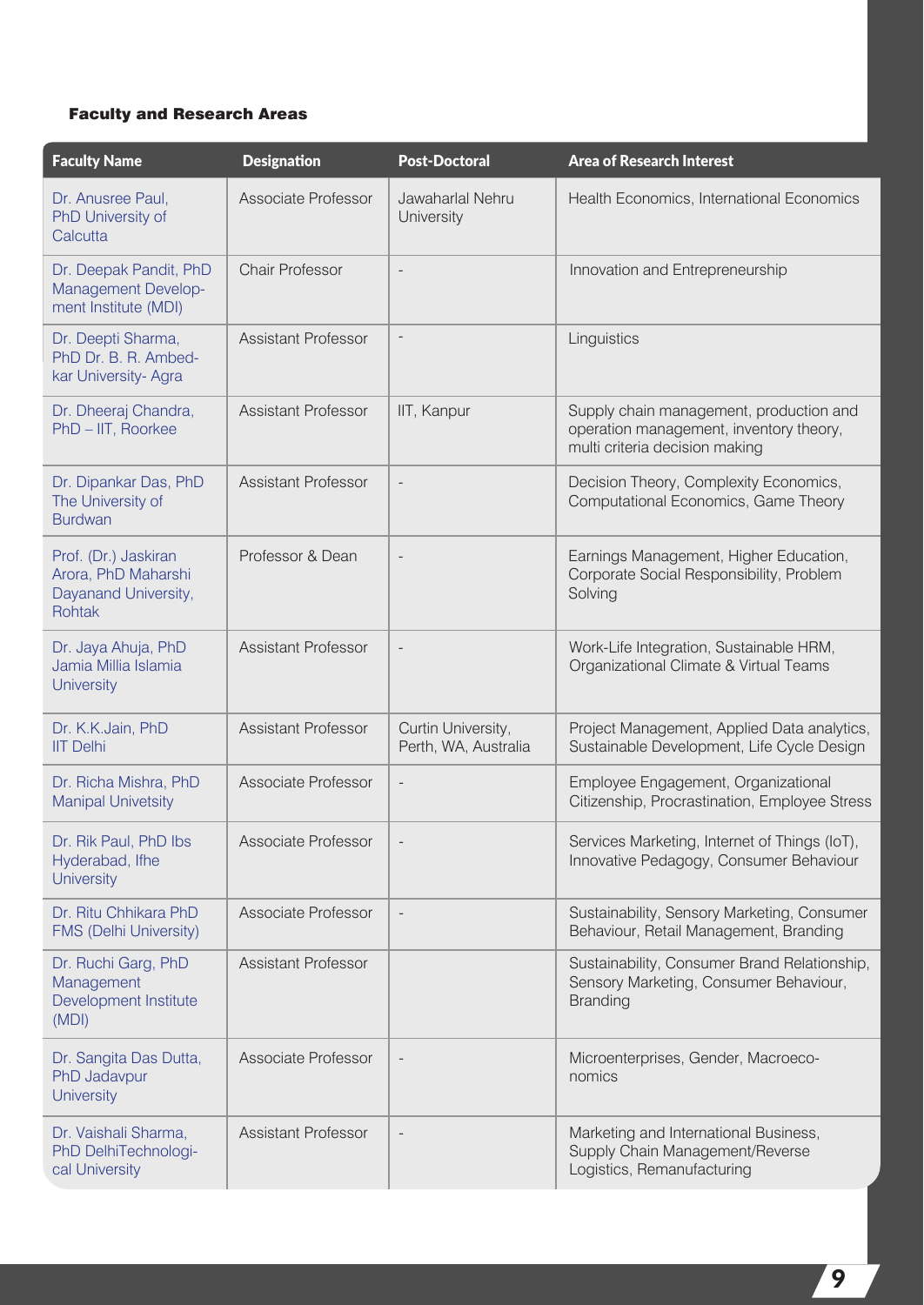#### 3 (c). School of Law (SoL) i. About SoL

The PhD Programme in Law is designed to facilitate generation of high-quality researchers, capable of understanding legal theory, legal practice, and the relationship between them through a rigorous doctrinal and inter-disciplinary research. The programme structure is conceptualized keeping the experiential learning vision in mind with an interdisciplinary research approach in fundamental and applied research. Research scholars are expected to publish high impact papers in journals of high international repute and present their important results at national or international conferences to showcase their work to the society. They must be able to carry out quality research work and guide others in conducting research after completing their PhD degree. The program envisions to enhance their ability to teach undergraduate and post-graduate students. A mandatory pre-PhD course work will give the candidates an opportunity to learn and master research techniques indispensable for carrying out their research during doctoral programme. These courses may be offered jointly with other schools in the university or international universities with which the University has MoUs. The PhD students may also get an opportunity to be jointly supervised by eminent faculty of the Universities/ Institutions, who have MoUs with the School.

#### ii. Welcome note by the Dean – School of Law

"Welcome to the PhD programme at the School of Law! We want you to take advantage of our diverse faculty interests, our state-of-the-art legal databases, and our interdisciplinary resources that span engineering, management, and economics. Research at the law school, while important in its own right, serves also as fuel for teaching, for good teachers are invariably good researchers. We want our PhD scholars to be enterprising, innovative and creative on the one hand and meticulous, detail oriented and time conscious on the other, for the PhD process requires a combination of imagination and perspiration. We would like you to combine your research zeal with your knowledge, with an emphasis on combining theory and practice in such a way that your doctoral output has the maximum impact on and relevance to the legal profession. Above all, we invite you to enjoy yourself in legal academia, and become an important part of the vibrant intellectual climate at BMU."



**Prof. (Dr.) Pritam Baruah** Dean School of Law

#### iii. Law Library and Infrastructure

The university has one of the best state-of-the-art libraries in the region. There are approximately 1136 books from various areas to engage the intellectual curiosity of the students at BMU. We subscribe to several online databases like Academic Search Premier, EBSCO Business Soursc Premier, Sage Online, Thomson Reuters, Manupatra, Lexis-Nexis India Online, etc. We plan to expand this further in near future as well. Peer-reviewed journals are available at the desktop of faculties and students. At the same time, many hard-bound journals, conference proceedings, dissertations are available in the library. Students can find all important dailies and magazines like Economist, Outlook, Frontline, etc. in the library.

#### iv. Legal Aid Centre

The university has a Legal Aid Centre to provide free legal aid to the poor people and help students acquire experiential learning. The centre has an emphatic approach towards those who are seeking justice. The Legal Aid Centre is used for spreading awareness, organizing workshops on contemporary issues in collaboration with District Legal Services Authority, Gurugram. Also, the centre is used for legal aid clinic, conduct rural legal aid camps, organize interactive sessions with eminent lawyers, judges, bureaucrats and social activists.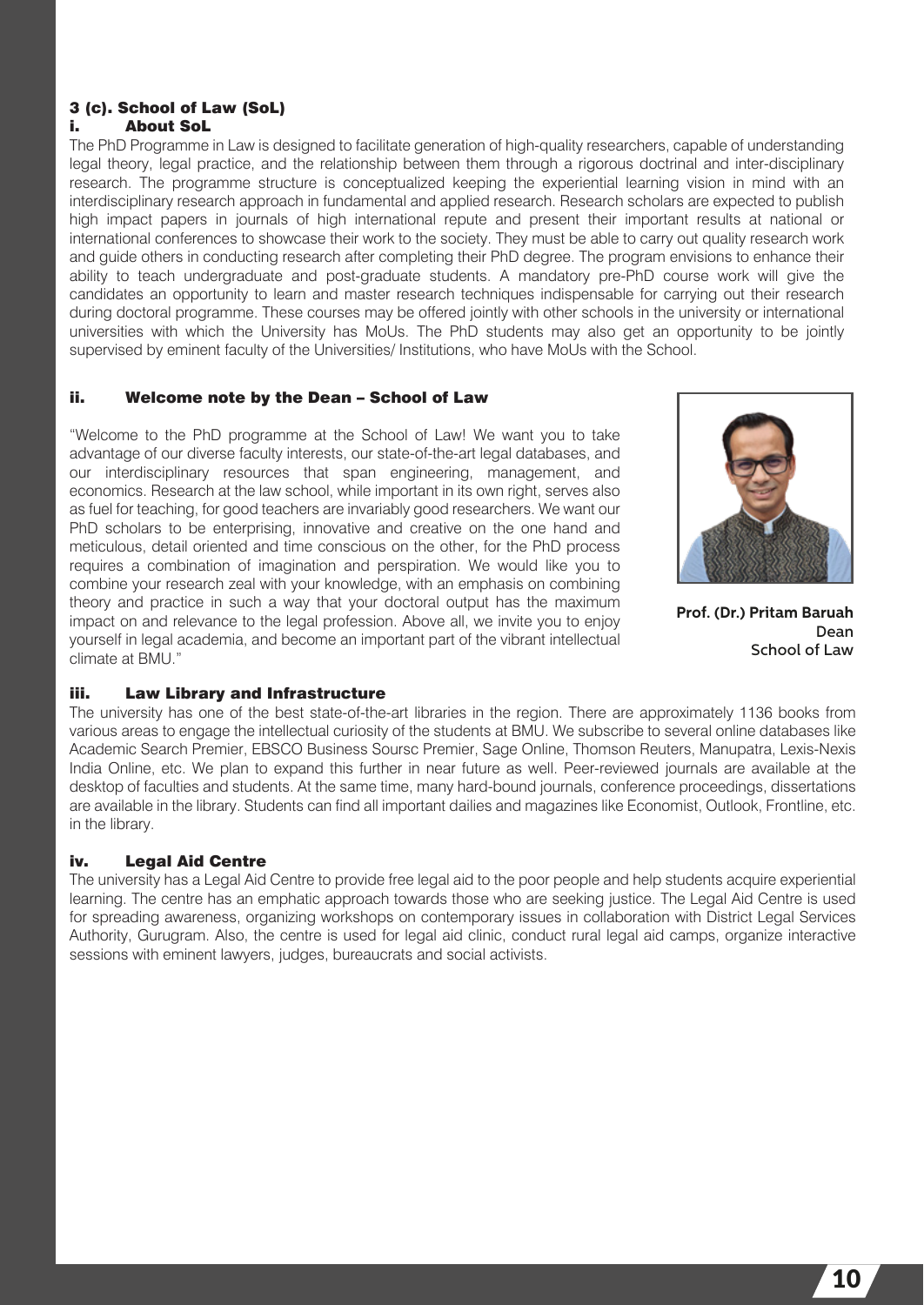#### Faculty and Research Areas

| <b>Faculty Name</b>                                                                   | <b>Designation</b>                                     | <b>Research Areas</b>                                      |
|---------------------------------------------------------------------------------------|--------------------------------------------------------|------------------------------------------------------------|
| Dr. Akhilendra Pratap Singh                                                           | <b>Assistant Professor</b>                             | Environmental Law, Comparative Law, Constitutional Law     |
| Dr. Kavita Chawla, PhD<br>Jamia Millia Islamia, New Delhi                             | Assistant Professor<br>& Assistant Dean<br>(Academics) | Commercial and business laws, Personal Laws                |
| Prof. (Dr.) Pritam Baruah, PhD<br>University College London,<br><b>United Kingdom</b> | Professor<br>and Dean-<br>School of Law                | Political Philosophy, Jurisprudence, Constitutional<br>Law |
| Dr. Vikas Kathuria, PhD Tilburg<br>University, Netherlands                            | Associate<br>Professor                                 | Law & Economics, Competition Law                           |

#### 4. International MOUs

The list of international institutes/universities having active MOUs with BML Munjal University is as follows:

| USA        | Saint Mary's College of California                        |
|------------|-----------------------------------------------------------|
| <b>USA</b> | Milwaukee School of Engineering                           |
| UK         | <b>Birmingham City University</b>                         |
| UK.        | <b>Aston University</b>                                   |
| Norway     | University of AGDER                                       |
| UK         | Imperial College London                                   |
| UK.        | School of Business and Economics, Loughborough University |
| Bangladesh | North-South University, Dhaka                             |
| <b>USA</b> | University of Michigan- Flint                             |
| <b>USA</b> | <b>Purdue Northwest University</b>                        |
| <b>USA</b> | Kent State University                                     |
| Nepal      | <b>Tribhuvan University</b>                               |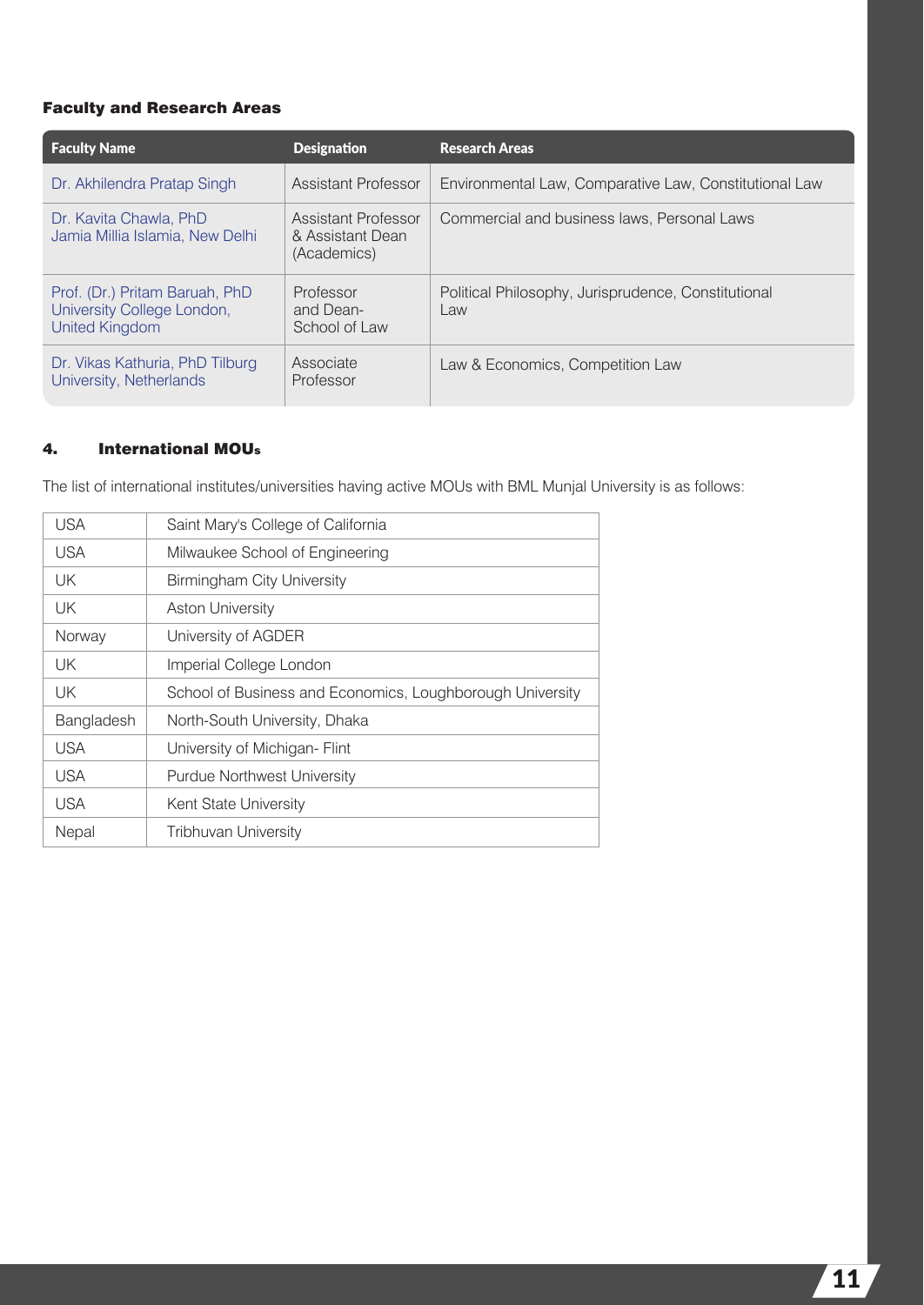#### 5. Funded Research/Consultancy Projects

1. Details of past research projects:

| <b>Title &amp; Scope</b><br>of the project Proposed                                                                                                                    | <b>Agency</b>                                                                              | PI/Co-PI                                                                                                                  | Year | <b>Duration</b><br>(Months) | <b>Total Amount</b><br>(Lakhs) |
|------------------------------------------------------------------------------------------------------------------------------------------------------------------------|--------------------------------------------------------------------------------------------|---------------------------------------------------------------------------------------------------------------------------|------|-----------------------------|--------------------------------|
| Investigations of structure and properties<br>of H bonded unsymmetrical n-type Organic<br>semiconductors: towards efficient organic<br>field effect transistors.       | <b>DST</b><br>(Young Scientist<br>Project)                                                 | Dr. Amarnath<br>Bheemaraju                                                                                                | 2015 | 36                          | 20.60                          |
| Royal Academy of Engineering, UK, Project<br>for developing a course on Thin Films,<br>Surface Engineering and Vacuum Technol-<br>ogy for Higher Education Partnership | Royal Academy<br>of Engineering,<br><b>UK</b>                                              | Prof. B.S.<br>Satyanarayana,<br>Prof. O. S Panwar,<br>Dr A. S. Rana                                                       | 2016 | 24                          | 45.00                          |
| Improving the Effectiveness of Jan Aushdhi<br>Stores,                                                                                                                  | <b>NITI AAYOG</b>                                                                          | Prof. B.S.<br>Satyanarayana,<br>Vishal Talwar, Dr.<br>Ritu Chikara, Dr.<br>Ruchi Garg                                     | 2018 | $\mathbf{2}$                | 25.00                          |
| Design and Installation of Solar Panels                                                                                                                                | Indian Electron-<br>ics and Semi-<br>conductor<br>Association &<br>DIETY, Govt of<br>India | Prof B. S.<br>Satyanarayana                                                                                               | 2017 | 6                           | 5.00                           |
| Study of Effect of Pouring Effect on the<br>Porosity in the HPDC cast Al-Si Alloy Motor<br>Housing.                                                                    | Rockman<br>Industries, Bawal                                                               | Dr. A K Prasada<br>Rao                                                                                                    | 2017 | 6                           | 3.00                           |
| Diffusion barrier coatings for automotive<br>engine applications                                                                                                       | Rockman<br>Industries,<br>Ludhiana                                                         | Prof. B.S.<br>Satyanarayana,<br>Prof. O. S Panwar,<br>Dr A. S. Rana, Dr.<br>Tabish Rasheed,<br>Dr. Amarnath<br>Bheemaraju | 2017 | 36                          | 17.50                          |
| Reduction of Casting Defects Alloy wheels                                                                                                                              | Rockman<br>Industries,<br>Haridwar                                                         | Dr. A K Prasada<br>Rao                                                                                                    | 2019 | 6                           | 3.12                           |
| Direct- Chill Slab Casting Process Develop-<br>ment                                                                                                                    | M/S Everest<br>Aluminium Pvt.<br>Ltd.                                                      | Dr. A K Prasada<br>Rao                                                                                                    | 2019 | 12                          | 9.00                           |
| Enhancing Customer Value Perception of<br>Public hospitals by eliciting Multi -Sensory<br>Experiences: A Study of Bangladesh and<br>India                              | <b>NSU</b>                                                                                 | Dr. Riasat (NSU<br>faculty)/ Dr. Ritu<br>Chhikara, Dr.<br>Ruchi Garg, Dr.<br><b>Vishal Talwar</b>                         | 2019 | 12                          | 4.38                           |
| To provide the technical advisory in building<br>an aluminium recycling plant at Ahmed-<br>abad                                                                        | M/s Maruti<br>Recycling Ltd.,<br>Ahmedabad                                                 | Dr. A K Prasada<br>Rao                                                                                                    | 2020 | 24                          | 10.00                          |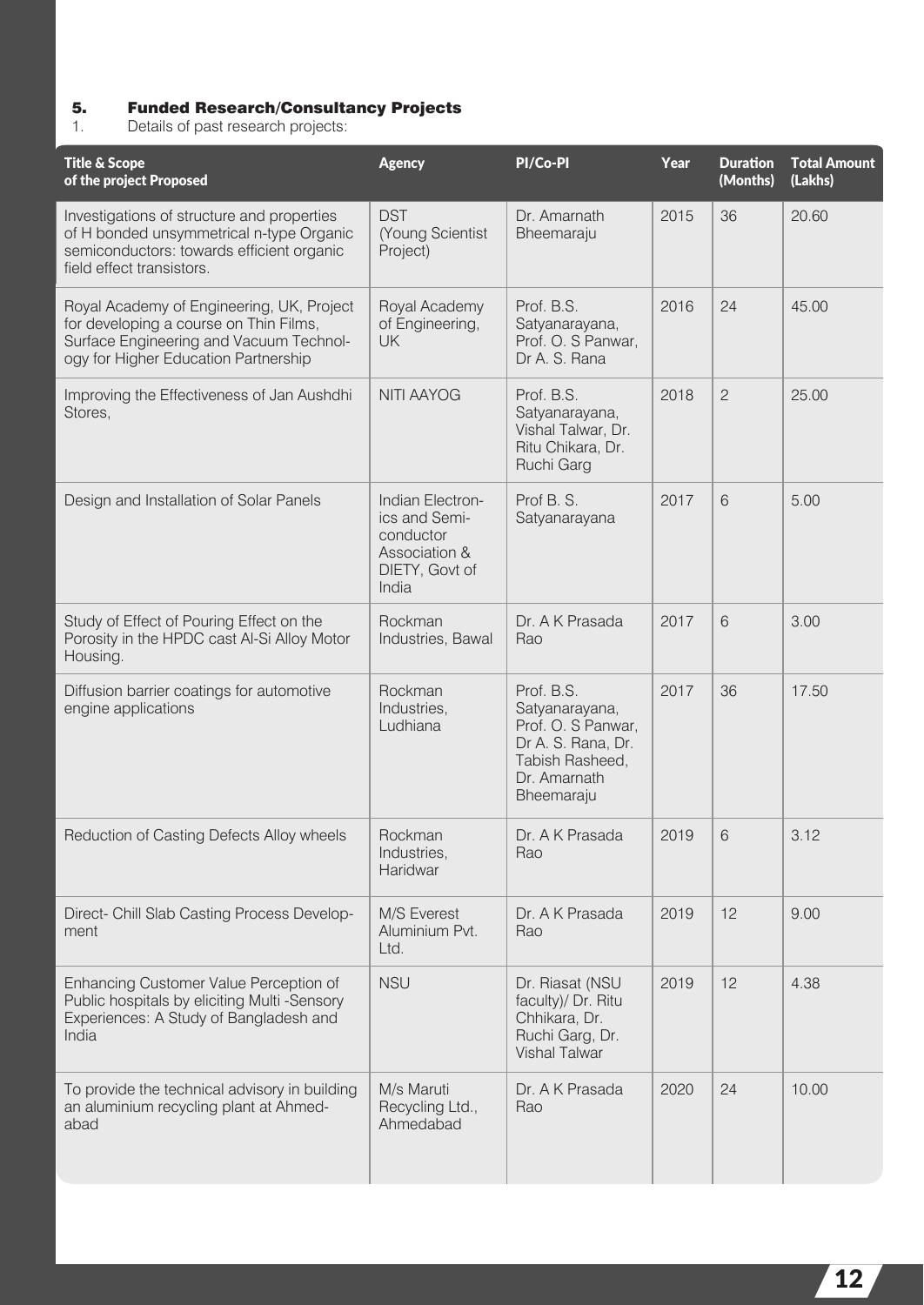| <b>Title &amp; Scope</b><br>of the project Proposed                                                                                                                           | <b>Agency</b>                                                                  | PI/Co-PI                                               | Year | <b>Duration</b><br>(Months) | <b>Total Amount</b><br>(Lakhs) |
|-------------------------------------------------------------------------------------------------------------------------------------------------------------------------------|--------------------------------------------------------------------------------|--------------------------------------------------------|------|-----------------------------|--------------------------------|
| Product modeling and designing, cabinet<br>designing with thermal cooling for IMPRINT<br>Project                                                                              | National Institute<br>of Technology,<br>Rourkela -<br>769008, Odisha,<br>India | Dr. Amiya Das<br>(PI)<br>Dr. Ranbir Singh<br>$(Co-PI)$ | 2020 | 12                          | 5.00                           |
| "Initiative for Digital Intervention in Teach-<br>ing, Learning & Assessment Processes"                                                                                       | CRSU, Haryana                                                                  | Dr Ritu Chhikara<br>and Dr. Ruchi<br>Garg              | 2020 | $\overline{c}$              | 00.50                          |
| Rebranding of company productfolio of<br>lakshya dairy                                                                                                                        | Lakshya dairy<br>foods India,<br>+919820224484                                 | Dr. Ritu Chikara,<br>Dr. Ruchi Garg                    | 2018 | 6                           | 7.48                           |
| Spectroscopic Investigation on Functional-<br>ized Fullerene Derivatives For Prediction of<br>Efficient Acceptors in Organic Solar Cells<br>under SERB Young Scientist Scheme | <b>SERB</b> (New<br>Delhi)                                                     | Dr. Tabish<br>Rasheed                                  | 2016 | 36                          | 16.77                          |

#### 2. Details of on-going research projects:

| <b>Title &amp; Scope</b><br>of the project Proposed                                                                                                                                                  | <b>Agency</b>                                                                                   | PI/Co-PI                                      | Year | <b>Duration</b><br>(Months) | <b>Total Amount</b><br>(Lakhs) |
|------------------------------------------------------------------------------------------------------------------------------------------------------------------------------------------------------|-------------------------------------------------------------------------------------------------|-----------------------------------------------|------|-----------------------------|--------------------------------|
| "Mathematical Modelling of Stationary Heat<br>Diffusion in Heterogeneous Materials"                                                                                                                  | <b>SERB</b>                                                                                     | Dr. Akhlaq Husain                             | 2020 | 36                          | 6.60                           |
| Safe usable water at affordable cost:<br>efficient, human friendly and affordable<br>solution to re-mediate textile dye contami-<br>nated water via photo-catalysis using<br>processed nanoparticles | <b>SERB</b>                                                                                     | Dr. Suchitra<br>Chauhan                       | 2021 | 36                          | 4.46                           |
| <b>MEMS</b> sensor<br>array for Environmental pollution monitoring                                                                                                                                   | <b>DST</b> Inspire<br>Faculty                                                                   | Dr. Vishal Baloria                            | 2021 | 60                          | 35.00                          |
| Innovation and Entrepreneurship (IIE)                                                                                                                                                                | <b>Border Mission</b><br>Limited, 10<br>Changi South<br>Lane, #07-01,<br>$Singapore-$<br>486162 | Prof. H.E. George<br>/ Prof. Deepak<br>Pandit | 2020 | 60                          | 187.50                         |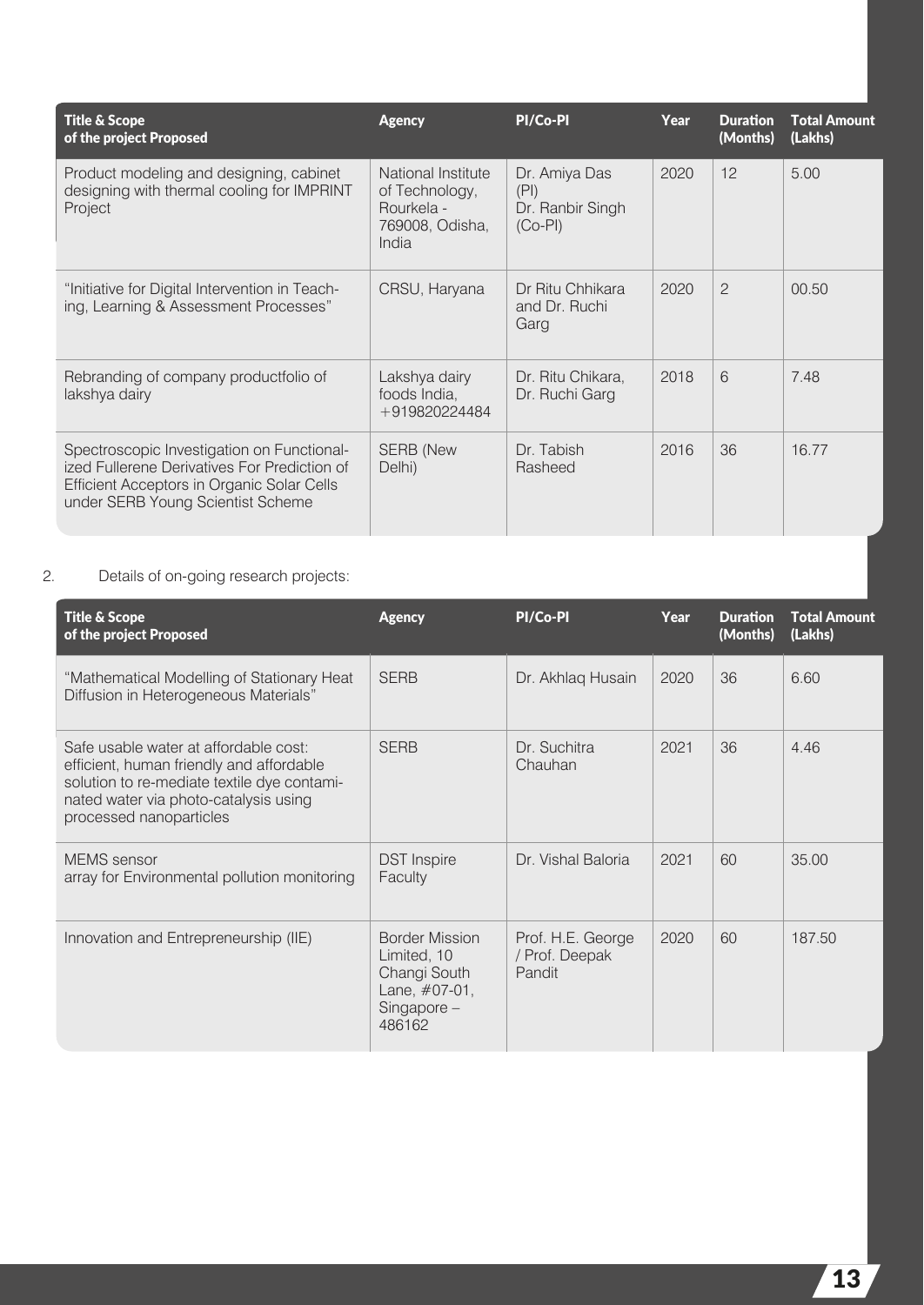3. Details of ongoing research projects planned to be undertaken during the next 3 years:

| <b>Title &amp; Scope</b><br>of the project Proposed                                                           | <b>Agency</b>                               | PI/Co-PI                                                                         | Year | <b>Duration</b><br>(Months) | <b>Total Amount</b><br>(Lakhs) |
|---------------------------------------------------------------------------------------------------------------|---------------------------------------------|----------------------------------------------------------------------------------|------|-----------------------------|--------------------------------|
| Remote assessment of PMGSY road using<br>Drone based survey                                                   | <b>NIRDA</b>                                | Dr. Harish Puppala,<br>Prof. Ajit Pratap<br>Singh, Dr. Srinivas,<br>Dr. Pratheek | 2021 | 24                          | 17.58                          |
| Un-diluted Recycling of Cast Aluminium<br>Alloys Containing High Fe Impurity Suitable<br>for SME <sub>s</sub> | Satyabhama<br>Portal - Ministry<br>of Mines | Dr. A.K Prasad<br>Rao                                                            | 2022 | 24                          | 88.57                          |
| Development of Smart Materials for Trans-<br>parent Neuromorphic Electronics                                  | <b>SERB</b>                                 | Dr. Abhimanyu<br>Singh Rana                                                      | 2022 | 36                          | 13.8                           |
| Low energy ion-beam-induced tailoring of<br>magnetic properties of thin films and<br>multilayers              | <b>SERB</b>                                 | Dr. Sambhunath<br><b>Bera</b>                                                    | 2022 | 36                          | 37.29                          |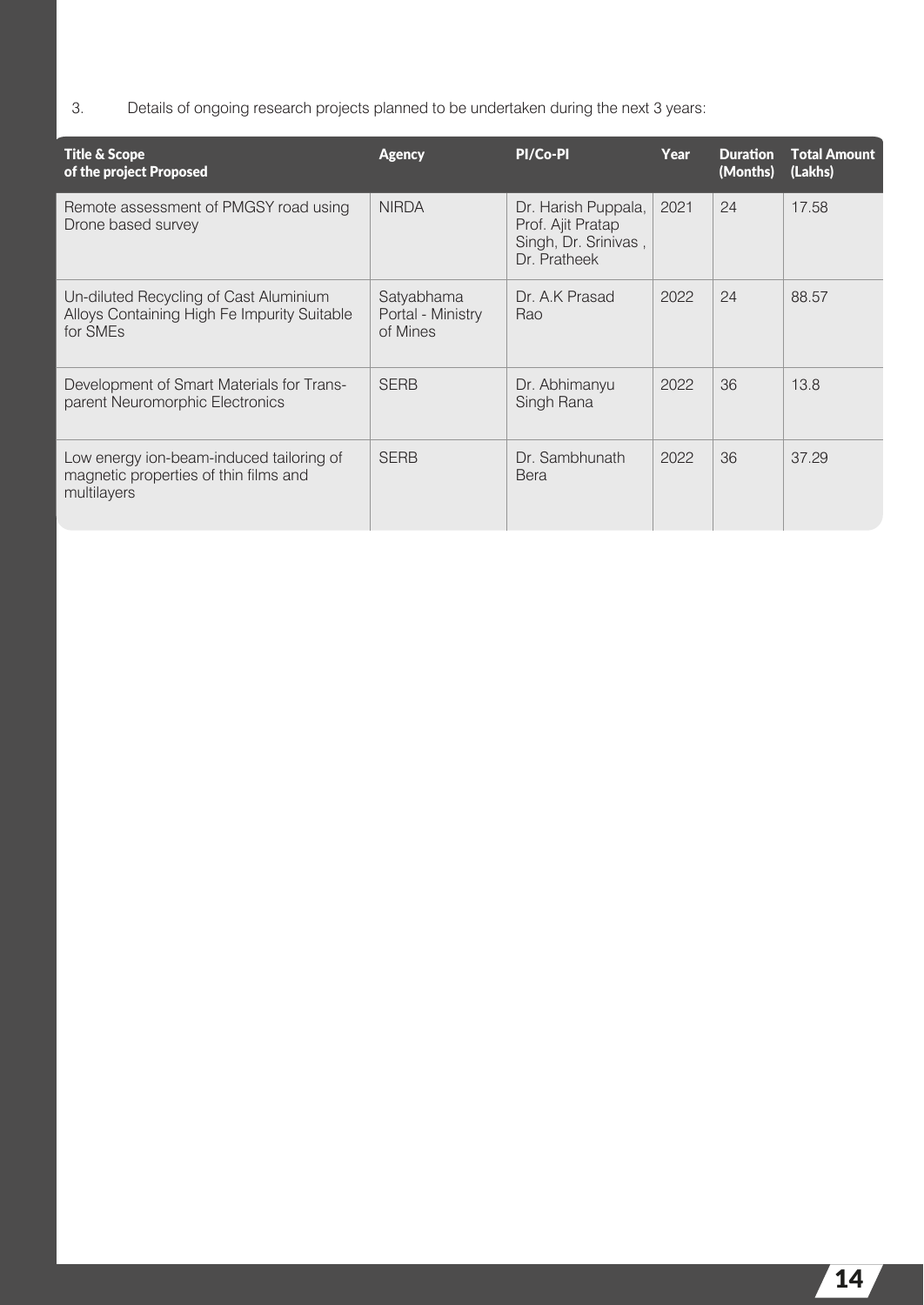### PhD ADMISSIONS ACADEMIC YEAR 2021-22

Applications are invited for admission into Doctoral Programmes (PhD) across various schools of the University, for the AY 2022-23. All relevant details of PhD admissions (AY 2022-23) are provided in this section.

#### How To Apply: Application forms should be submitted online only.

#### Contact Details:

Please e-mail all your queries to: **phdadmission2022@bmu.edu.in ; https://www.bmu.edu.in/courses/ph-d/**

#### A. Eligibility Criteria

The minimum educational qualifications for admission to the PhD programme are as follows:

#### 1) School of Engineering & Technology

i) Master's degree in Engineering/Technology of 2 years duration or equivalent (after graduation in respective discipline) with a minimum Cumulative Grade Point Average (CGPA) of 6 on a 10-point scale or equivalent as determined by the university wherever letter grades are awarded; or 55% marks in aggregate (of all the years/ semesters) where marks are awarded. Those students who are on the verge of completion of their master's degree (in final semester) are also eligible to apply. However, their admission is subject to submission of final marksheet and qualifying the minimum prescribed eligibility criteria at time of registration.

GATE qualified candidates (within last two years) are exempted from admission test and are eligible for direct interview subject to qualifying the minimum prescribed eligibility criteria (as prescribed above).

ii) Master's degree in Science of 2 years duration or equivalent (after graduation in respective discipline) with a minimum Cumulative Grade Point Average (CGPA) of 6 on a 10-point scale or equivalent as determined by the University wherever letter grades are awarded; or 55% marks in aggregate (of all the years/ semesters) where marks are awarded. Those students who are on the verge of completion of their Master's degree (in final semester) are also eligible to apply. However, their admission is subject to submission of the final marksheet and qualifying the minimum prescribed eligibility criteria at time of registration.

NET/GATE qualified candidates are exempted from the written entrance examination (BMU Test) and are eligible for direct interview subject to qualifying the minimum prescribed eligibility criteria (as prescribed above).

#### 2) School of Management

Master's degree (with a minimum of 55% marks OR minimum Cumulative Grade Point Average (CGPA) of 6 on a 10-point scale or equivalent as determined by the University wherever letter grades are awarded) in relevant specialization, from a recognized university. Those students who are on the verge of completion of their Master's degree (in final semester) are also eligible to apply. However, their admission is subject to submission of final marksheet and qualifying the minimum prescribed eligibility criteria at time of registration.

#### 3) School of Law

Master's degree (with a minimum of 55% marks OR minimum Cumulative Grade Point Average (CGPA) of 6 on a 10-point scale or equivalent as determined by the University wherever letter grades are awarded) in relevant specialization, from a recognized university. Those students who are on the verge of completion of their master's degree (in final semester) are also eligible to apply. However, their admission is subject to submission of final marksheet and qualifying the minimum prescribed eligibility criteria at time of registration.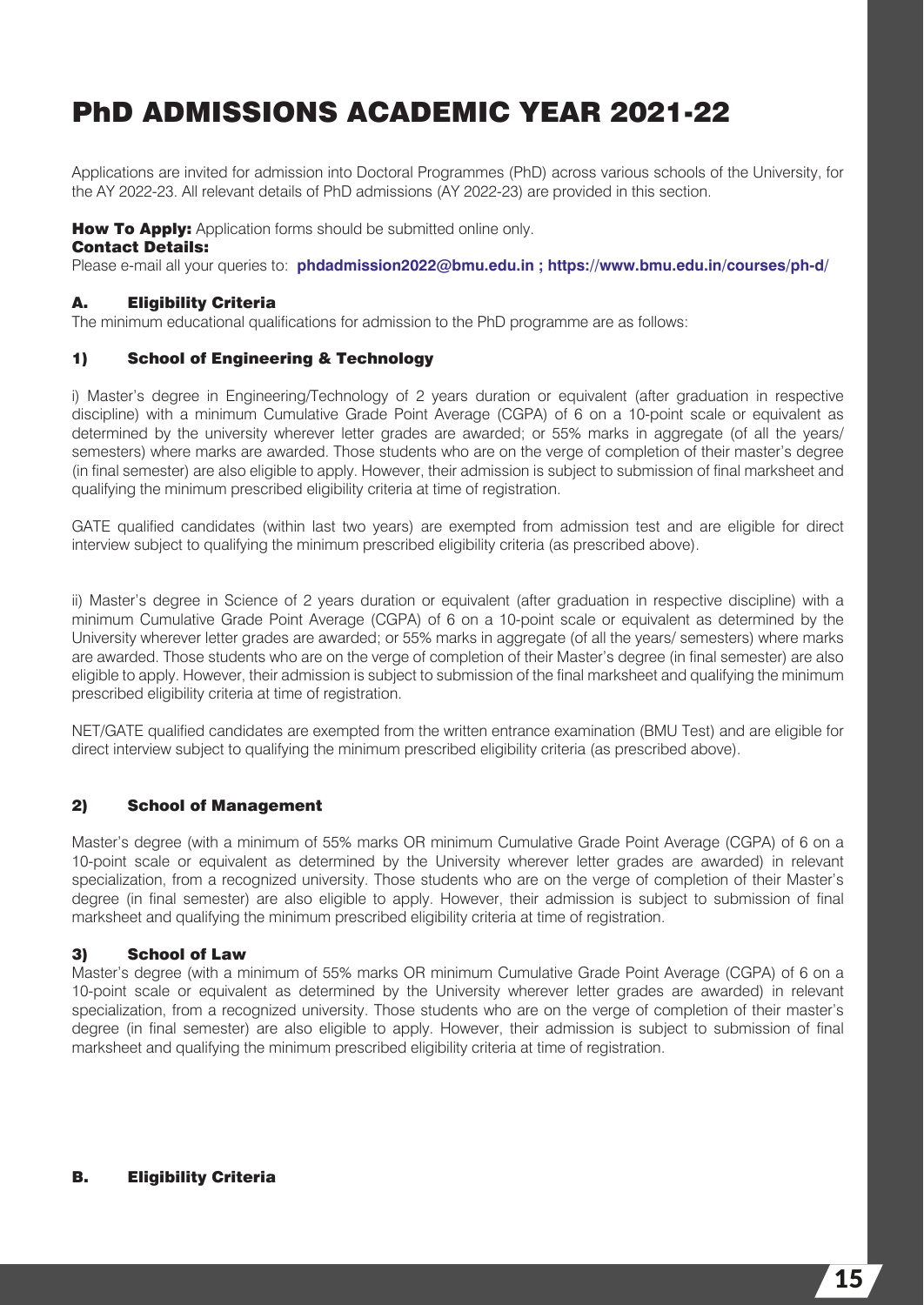(a) Full-Time Research Scholars who will carry out their research full time on the campus. GATE/NET/BMU Test qualified full-time research scholars will be called as University Fellows. Each University Fellow will receive a fellowship to cover his living expenses and expenditure on his/her research work, as per university policy. All University Fellows will be engaged in 8-10 hours/week of teaching assistantship and act as Teaching Assistants (TAs), as recommended by the Dean of the respective School.

#### (b) Part-Time Research Scholars

i) Internal: Faculty and staff of BML Munjal University. ii) External: Other organisations

(c) Sponsored (Full-time/ Part-time): Candidates sponsored by an industry/ organization. The candidate (full-time/ part-time) will be exempted from the written entrance examination (BMU Test) and will directly be considered for a personal interview, if his/ her Ph.D. programme is fully sponsored by an organization/ Industry. The candidate must submit an endorsement letter from the sponsoring organization confirming the sponsorship.

(d) International Students: Students of foreign nationality/ or Non-Resident-Indians (NRI). They are not entitled for University Fellowship/ Scholarship.

#### C. Fee Structure

| <b>Item</b>                                                                                              | Fee (in INR)              |                  |  |  |  |  |  |  |
|----------------------------------------------------------------------------------------------------------|---------------------------|------------------|--|--|--|--|--|--|
| <b>One Time Charges</b>                                                                                  |                           |                  |  |  |  |  |  |  |
| Application Fee (Students of all categories)                                                             | 1,500/- (Non-refundable)  |                  |  |  |  |  |  |  |
| Admission Fee (Students of all categories)                                                               | 15,000/- (Non-refundable) |                  |  |  |  |  |  |  |
| Security Deposit (Students of all categories)                                                            | 50,000/-(Refundable)      |                  |  |  |  |  |  |  |
| Thesis Evaluation fee (to be paid before submission of thesis) (Students of all categories)              | 30,000/- (Non-refundable) |                  |  |  |  |  |  |  |
| <b>Recurring Charges (in INR)</b>                                                                        | <b>Full-Time</b>          | <b>Part-Time</b> |  |  |  |  |  |  |
| Tuition Fee (Non-refundable) (per semester)                                                              | $62, 500/-$               | $62, 500/-$      |  |  |  |  |  |  |
| Hostel Fee (For unmarried, Single occupancy) * (Full-Time students only)<br>(Non-refundable) (per month) | $4,500/-$                 | N/A              |  |  |  |  |  |  |
| Married Accommodation Fee (Only for married Students) *<br>(Full-Time students only)                     | $8,000/-$                 | N/A              |  |  |  |  |  |  |
| Food and Laundry (for Unmarried students) (Full-Time students only)                                      | $6,900/-$                 | N/A              |  |  |  |  |  |  |

\* Electricity charges (per month) at actuals; General PhD duration is expected to be 4 years (minimum of 3 years and a maximum of 6 years, to be extended on a case-by-case basis review, for periods beyond 4 years)

Note: The industry/ organization sponsoring the candidate shall pay the prescribed fees directly to the University.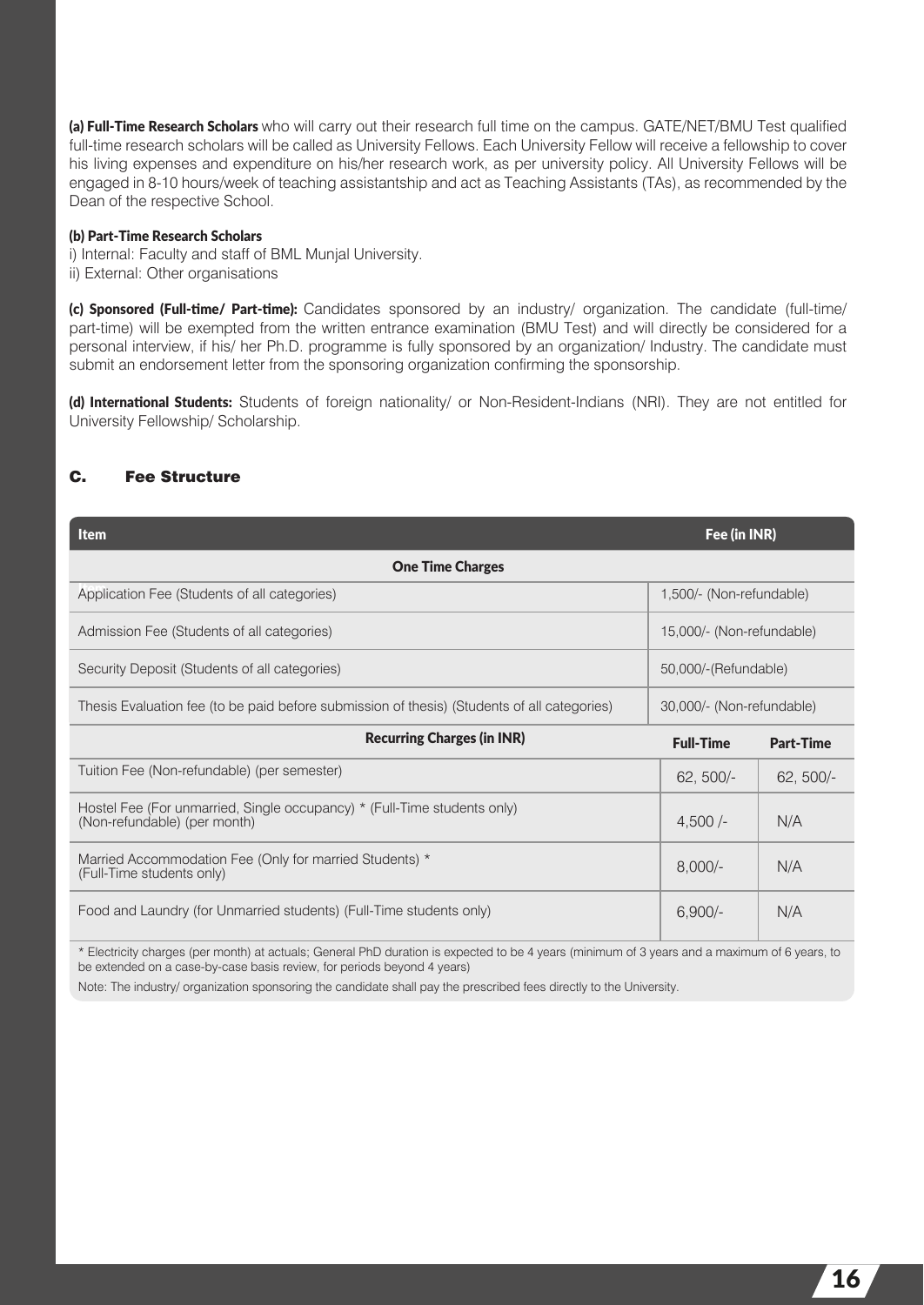#### D. University Fee-Waiver/ Scholarship, Fellowship

- **A) Fee waiver:** All PhD full time PhD applicants (excluding: International and industry sponsored catego ries) are eligible for tuition fee waiver of up to 80% as the Scholarship, which will be recommended by the selection committee to the approving authority, whose decision will be final and binding. The continuation of scholarship in subsequent semesters will be as per the university policy
- **B) University Research Fellowship:** All full time PhD research scholars (excluding: International and industry sponsored categories) recommended for admissions will be awarded University Research Fellowship of **INR 40,000/- (per month)** for first two years and **INR 50,000/- (per month)** for third and fourth year. These students will be called as University Research Fellows. The continuation of University Research Fellow ship will be based on monthly satisfactory reports from the PhD supervisors.

#### E. Professional Development Grant

 Each full-time research scholar shall be eligible for a Professional Development Grant (PDG) of INR 20,000/- (per annum) for first two years and INR 50,000/- (per annum) for the subsequent two years for their profes sional development, carrying out research activities, attending conferences/workshops, etc. Similarly, each part time PhD scholar will also be eligible for a PDG of INR 15,000/- (per annum) for first two years and INR 25,000/- (per annum) for the subsequent two years. The applicability of PDG will be as per the University policy.

- **MANDATORY ON-CAMPUS ACCOMMODATION FOR FULL-TIME STUDENTS (CHARGEABLE AS PER UNIVERSITY RULES)**
	- Single occupancy bachelor hostel accommodation: For unmarried Ph.D. research scholars **(Charged@Rs. 4,500 per month)**
	- Family accommodation: For married PhD research scholars shall be provided on the recommendation of the Supervisor and subject to availability. **(Charged @ Rs. 8,000 per month)**

#### F. Structure of PhD programme:



PhD Defence and Final Viva-Voce

G. Monitoring of the progress: The progress of the research work shall be monitored by PhD supervisor(s). A School level committee and a University level committee (URPC) shall monitor the student's progress on a systematic schedule basis. After submission of thesis and completion of review process by the reviewers, the candidate will be required to defend his/her thesis before a PhD Examination Committee. Upon satisfactory defence by the student, the committee shall recommend the thesis for award of a PhD degree.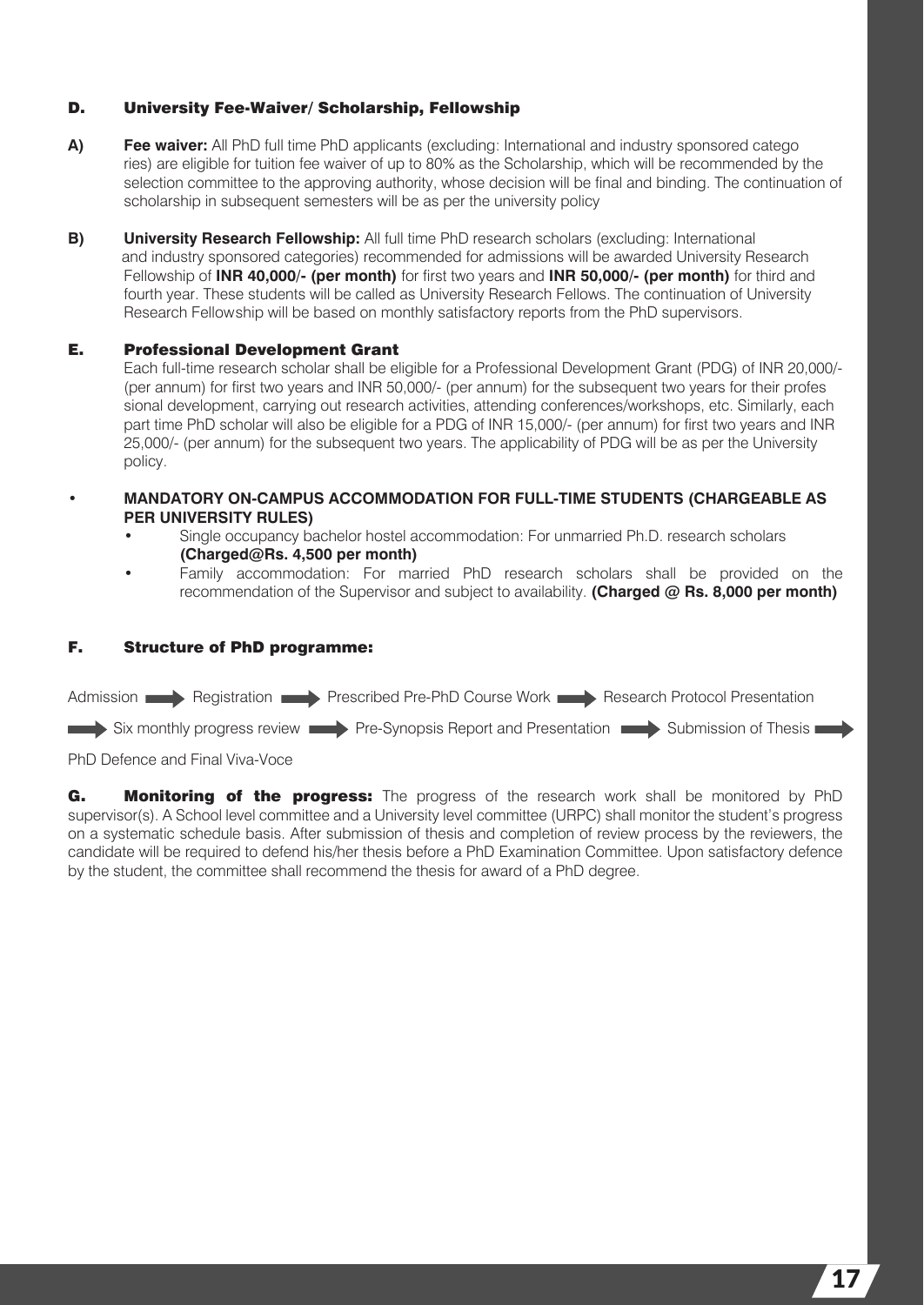#### **H. Important dates**

| Important Dates (Summer Session, Jul~dec 2022)  |                          |
|-------------------------------------------------|--------------------------|
| Last date for Online Submission of Applications | Monday, 02nd May 2022    |
| Date of Entrance Exam (Online)                  | Wednesday, 01st Jun 2022 |
| Schedule of Interviews (Online)                 | 06th to 11th Jun 2022    |
| Selection Notification (through e-mail)         | Monday, 20th Jun 2022    |
| <b>Registration Dates</b>                       | 04th to 08th July 2022   |

| Important Dates (Winter Session, Jan~jun 2023)  |                          |
|-------------------------------------------------|--------------------------|
| Last date for Online Submission of Applications | Monday, 21st Nov 2022    |
| Date of Entrance Exam (Online)                  | Wednesday, 07th Dec 2022 |
| Schedule of Interviews (Online)                 | 12th to 17th Dec 2022    |
| Selection Notification (through e-mail)         | Monday, 26th Dec 2022    |
| <b>Registration Dates</b>                       | 02nd to 06th Jan 2023    |

#### I DETAILS OF TEST/INTERVIEW

- Candidates who have valid GATE/UGC/NET/CAT/GMAT qualification/score within the last two years, or any other equivalent national scholarship examination, are exempted for the written entrance exam (PART-1 & PART-2). However, they are required to appear before a selection panel for an Interview. All other candidates have to appear for the entrance examination (PART-1 & PART-2) conducted by BMU followed by an interview by a selection panel.
- The minimum qualifying marks in Ph.D. entrance test shall be 50%.

#### J. Details of online written test

- (a) PART-I (Common to all): Syllabus see Annexure-A
- **(b) Syllabi for Subject Specific Test (PART-II)**

#### **School of Engineering and Technology**

Mechanical, Electronics, Computer Science: Click to see Annexure- B Physics, Chemistry, Maths: Click to see **Annexure- C** 

#### **School of Management**

Subject specific test syllabus: Click to see **Annexure-D** 

**School of Law:** : Socio-Legal Research Methods; Constitutional Law; Administrative Law; Criminal Law; Intellectual Property Laws; Corporate Law; Environmental Law; Gender Justice; Family Law; Jurisprudence; International Law

#### **(C) Structure of the Question Paper**

 The pattern for online entrance test shall be in the form of two parts as defined below: PART-I: Research methodology (50 objective type questions) PART-II: Subject specific (50 objective type questions) NO NEGATIVE MARKING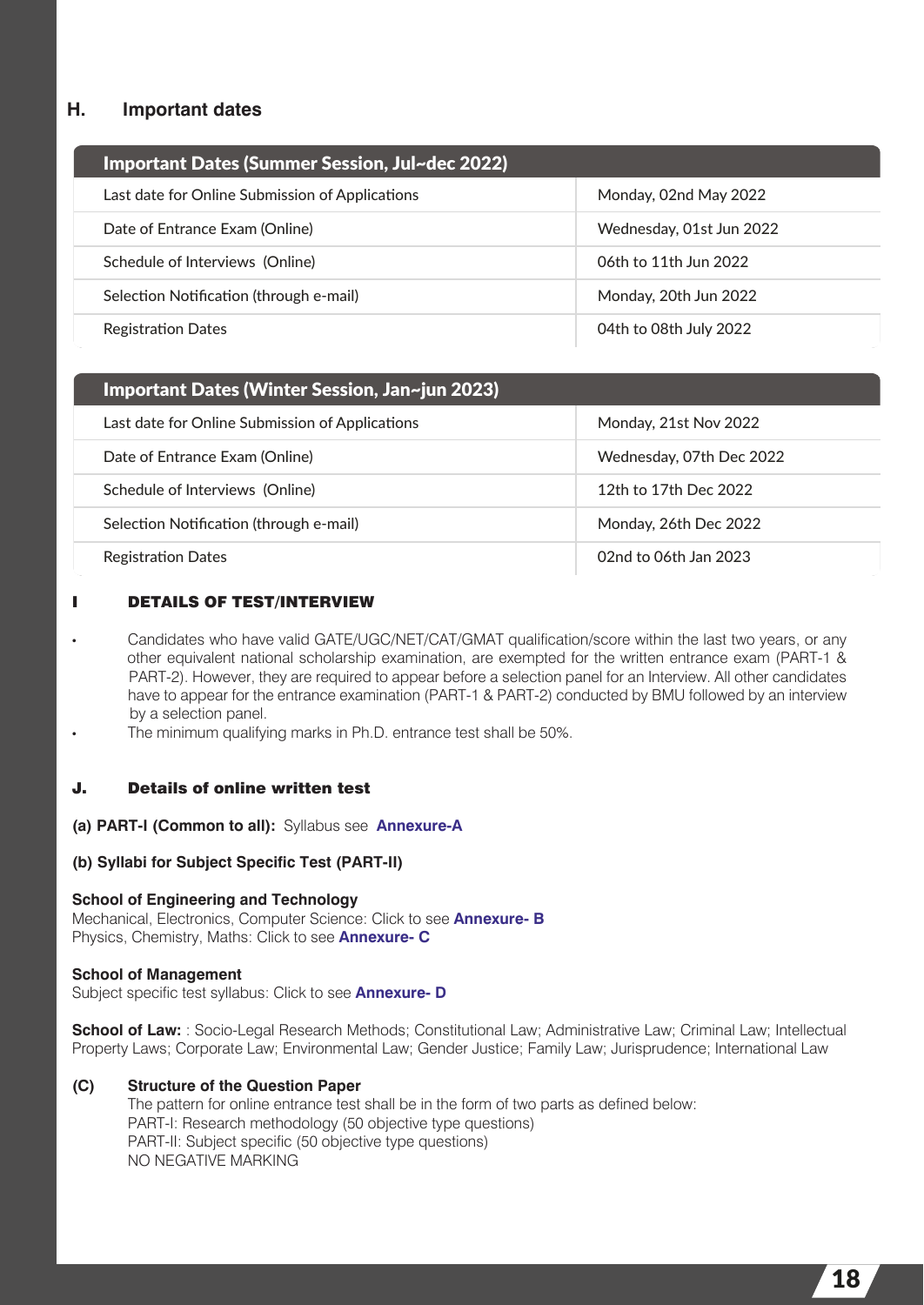#### **K. Admission Procedure (For all schools)**

Admission to the PhD programme shall be made based on the minimum eligibility criteria of candidate as mentioned above. Admissions will be carried out twice, in July and December in an Academic Year. However, the candidates who are GATE (within last two years) / NET and satisfy the minimum eligibility criteria may be called for interview at any time during the year. In case of selection, these candidates will be offered provisional admission, and will be formally registered during the start of the immediate next semester. Typical admission procedure to be followed is:

- **On-line submission of completed application form with all relevant enclosures and application fee**
- Review of applications and short-listing of candidates by the screening committee
- Written Test
- Interview by the selection committee

Candidates recommended by the selection committee will be notified and a formal offer of admission will be given. The committee's decision in this regard is final and binding.

#### **In addition to the above stated procedure, candidates have to submit a research proposal of about 2000 words (for all Schools) at the time of interview.**

The research proposal should contain:

i) Title

ii) Statement of the problem and the background information on the subject

iii) How will you go about your research?

- iv Why do you think the project is worth doing?
- v) Whether you see any links with your previous work?

vi) Sources to be consulted.

#### **The interview will be based on research proposal and Candidates will be judged on following criteria:**

- 1. Clarity in research plan (including the title, subject matter and research methodology)
- 2. Depth of knowledge of the subject discussed in the research plan
- 3. The quality of research and analysis in the research plan
- 4. Practical relevance of the research plan.
- 5. Potential to undertake high quality research